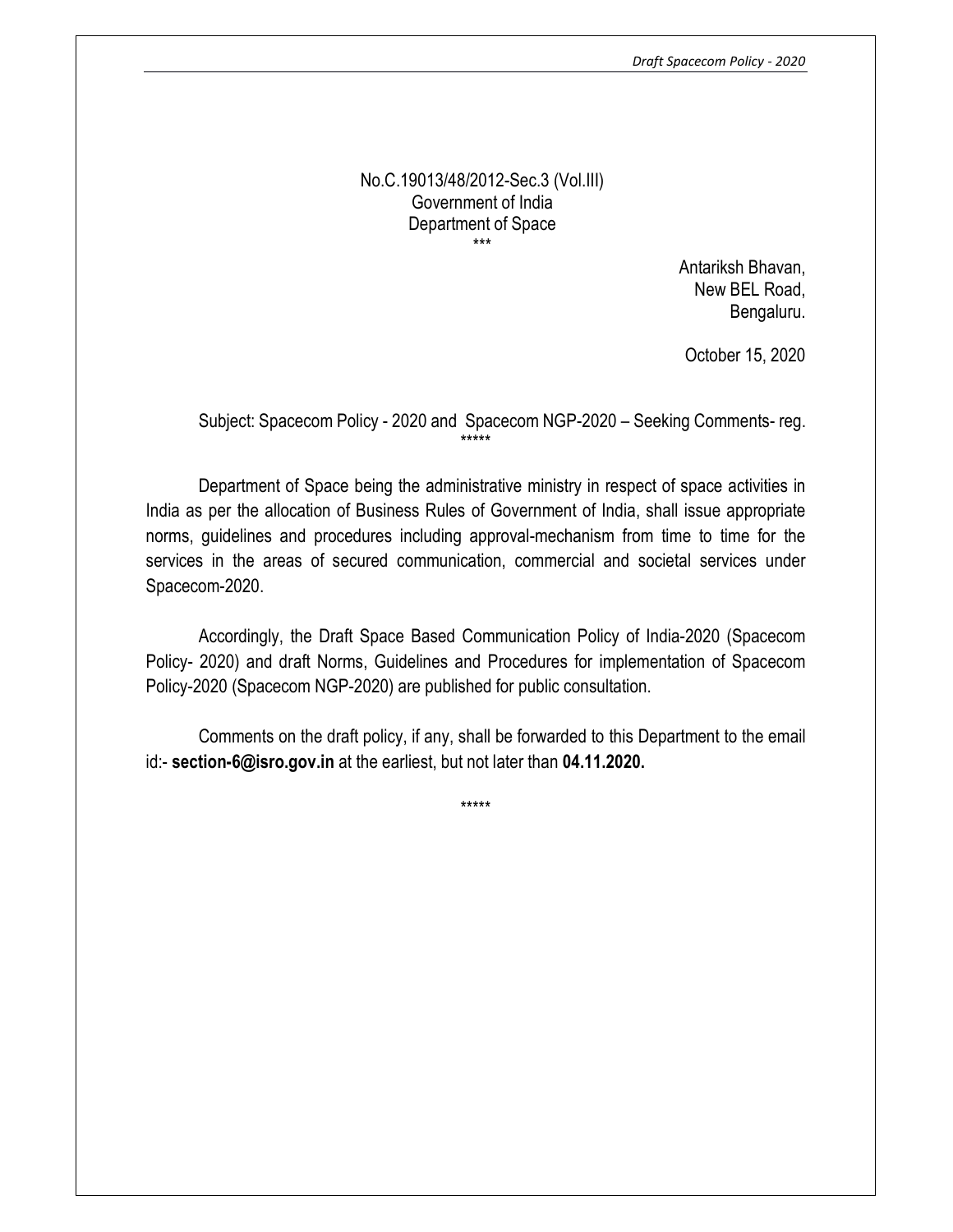Draft Space Based Communication Policy of India – 2020 (Spacecom Policy - 2020)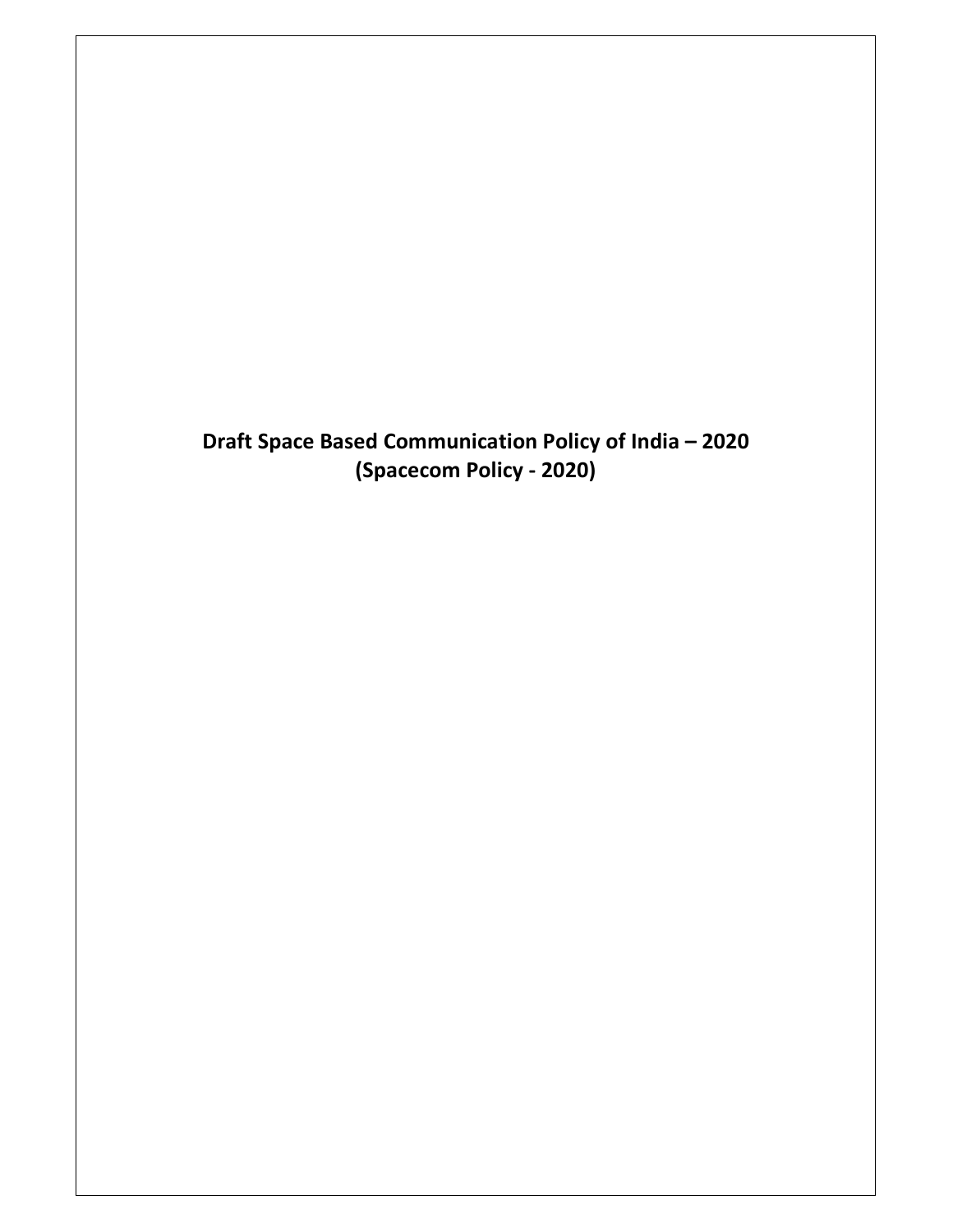## SPACE BASED COMMUNICATION POLICY OF INDIA – 2020 (Spacecom Policy - 2020)

#### Preamble:

India has made significant progress in the area of satellite communication in terms of realization of indigenous technology, facilities, systems and rollout of services in a systematic manner. The implementation space based communication services has been led by the Government with relevant contributions from Indian Industry to achieve self-reliance and bring in necessary capabilities within the country at par with global trends.

The satcom applications are growing in leaps and bounds with rapid advancements in the technology. The demand for satellite bandwidth is growing to meet the communication needs for socio-economic development, connecting inaccessible regions, national security and consumer services. In order to meet such demands and to capture due shares in global market, it is essential to augment the orbit-spectrum resources and develop new technologies in a sustained manner.

Space is becoming a vital frontier for strategic applications and India needs to augment its space capabilities to ensure its national security and sovereignty through appropriate monitoring and control measures/ mechanism under Government of India.

Taking cognizance of the above aspects and the Government's initiatives towards Self Reliant India (Aatmanirbhar Bharat), enhanced engagement of Indian industry and related stakeholders with a focus on "ease of doing business" and encouraging healthy competitiveness is vital to contribute to the growth of national economy.

Accordingly, the Spacecom Policy-2020 has been formulated, addressing various aspects of space based communication from any space object of nano, micro or large class of satellites operating in GSO & NGSO orbits including deep space, interplanetary, and inter-satellite communications.

## Spacecom Policy-2020:

The "Spacecom Policy-2020" aims at meeting the growing demands of space based communication requirements of the nation and advancements in the relevant technologies for self-sustenance in areas of commercial, secured and societal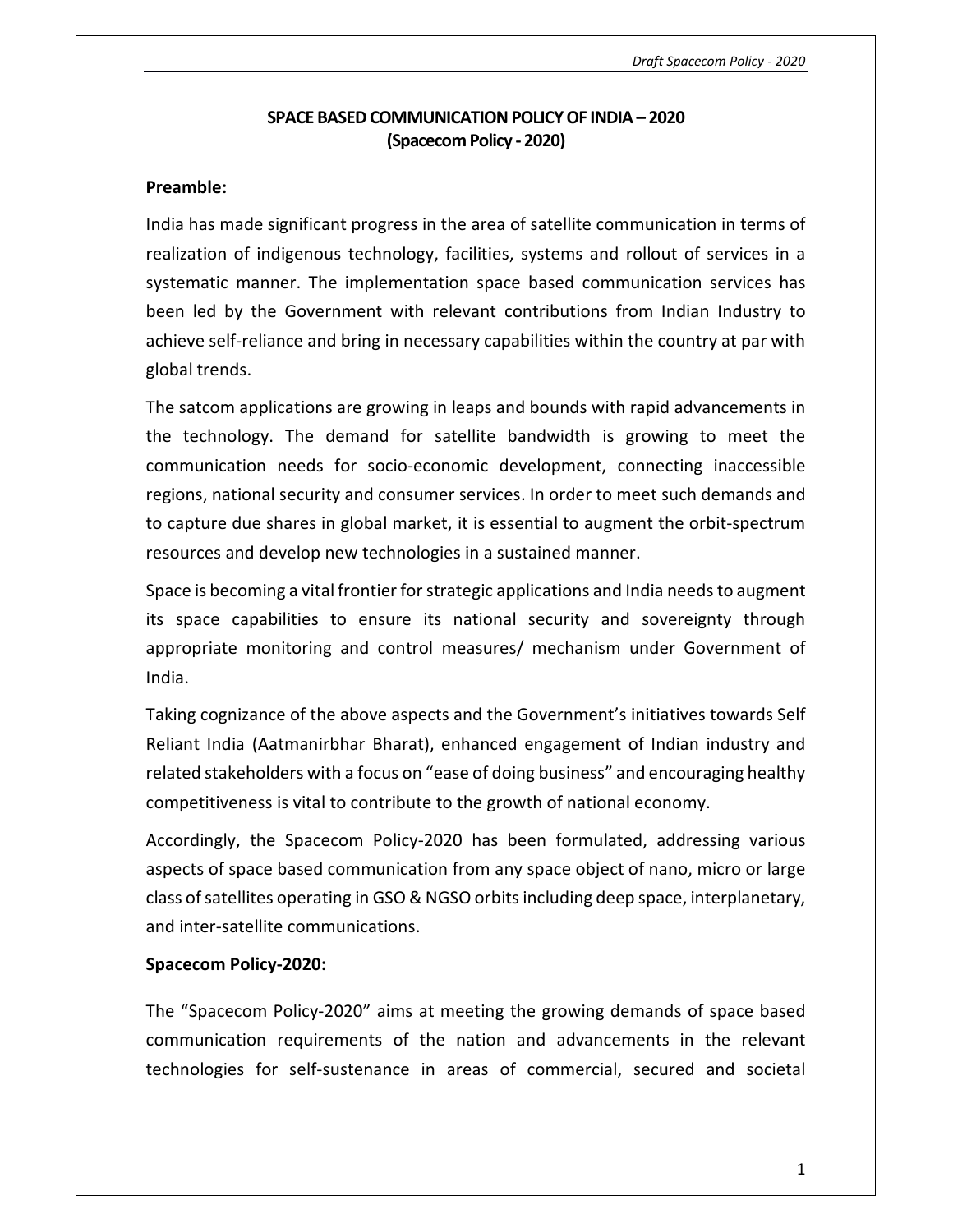communications. The Policy fosters promotion of Indian industry as co-traveller along with Department of Space (DoS) towards meeting these objectives.

Under the ambit of Spacecom Policy-2020, the Government of India shall -

- adopt measures to monitor and authorize use of space assets for communication to or from Indian territory.
- ensure protection of space assets already put in place and adopt measures to bring in more space assets under the administrative control for enhancing ability to utilize space based communication for national needs.
- promote increased participation of commercial Indian industry to provide space based communications both within the country and outside.
- concentrate on realization of space based communication systems for addressing the requirements that cannot be effectively, affordably and reliably satisfied by commercial Indian industry either because of national security concerns or economic factors.
- provide a timely and responsive regulatory environment for the commercial Indian industry to establish and operate space based communication systems.

Department of Space being the administrative ministry in respect of space activities in India as per the allocation of Business Rules of Government of India, shall issue appropriate norms, guidelines and procedures including approval-mechanism from time to time for the services in the areas of secured communication, commercial and societal services under Spacecom-2020.

Accordingly, "Norms, Guidelines and Procedures for implementation of Spacecom Policy– 2020 (Spacecom NGP-2020)" are issued as part of the Spacecom-2020.

This 'SpacecomPolicy-2020'along with the 'SpacecomNGP-2020'shall take effect upon approval of the Cabinet.

\* \* \*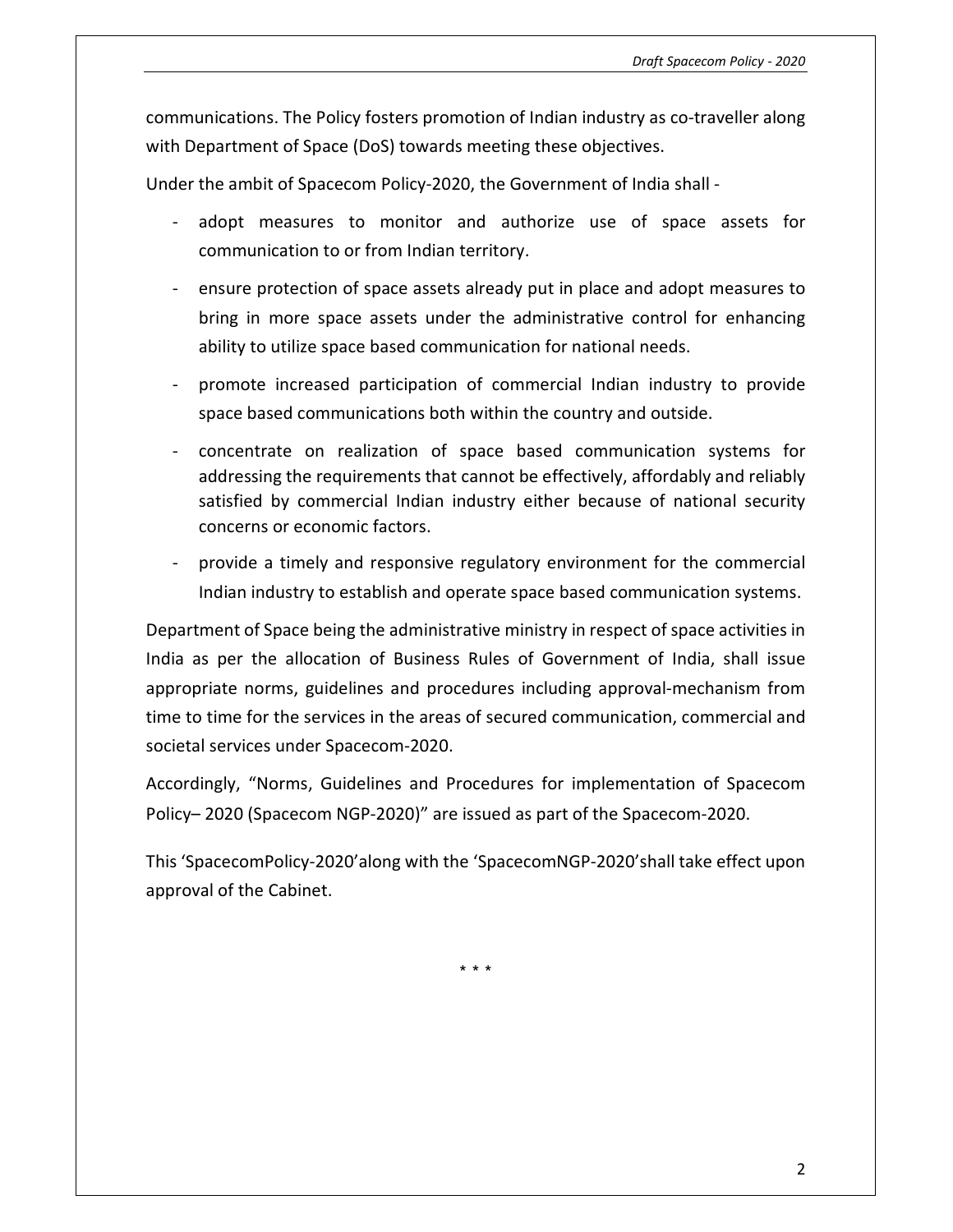Draft Norms, Guidelines and Procedures for implementation Spacecom Policy-2020 (Spacecom NGP-2020)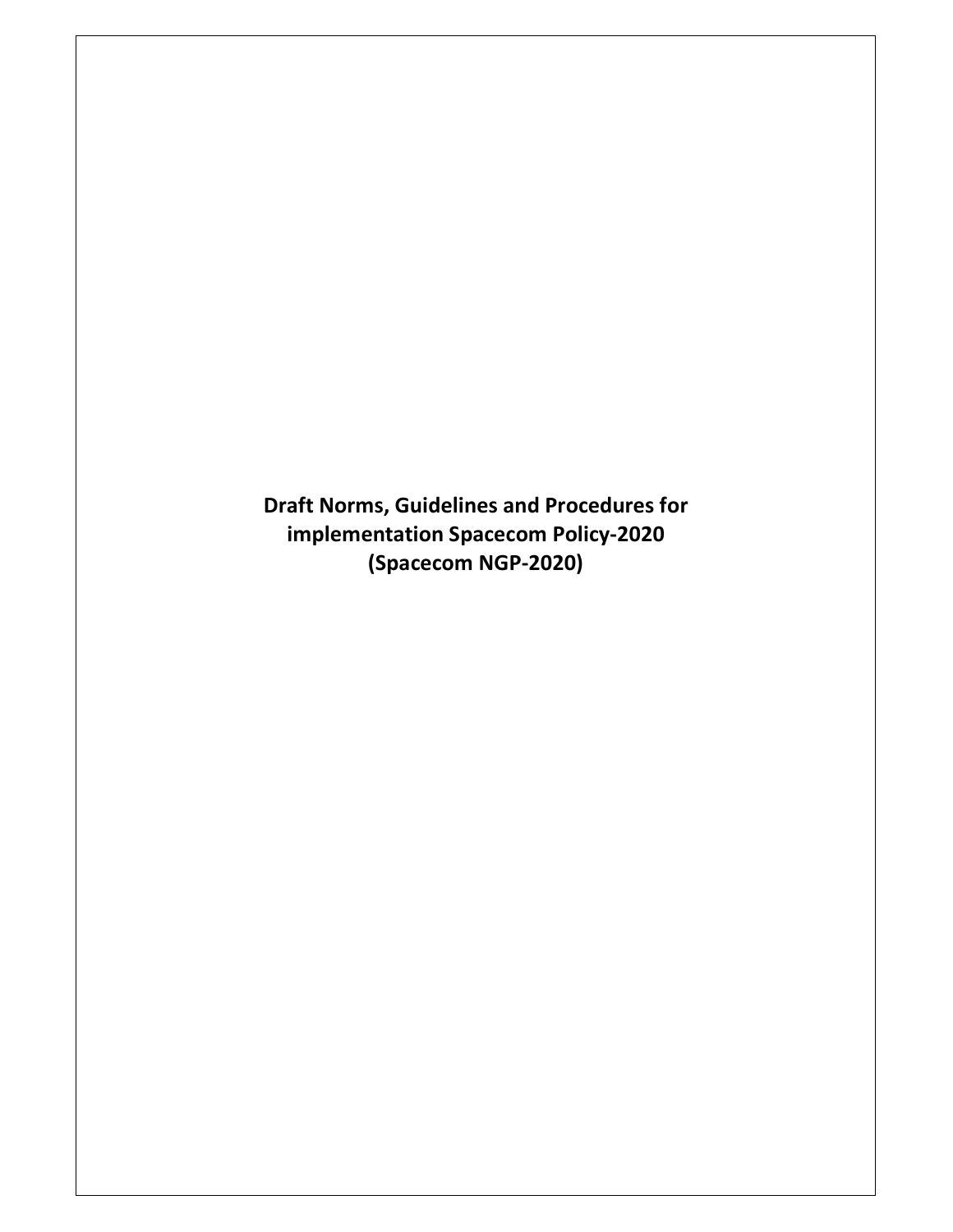**DRAFT (Aug 13, 2020)**

Norms, Guidelines and Procedures for Implementation of Space Based Communication Policy of India- 2020

(Spacecom NGP- 2020)

**August 2020** 

Department of Space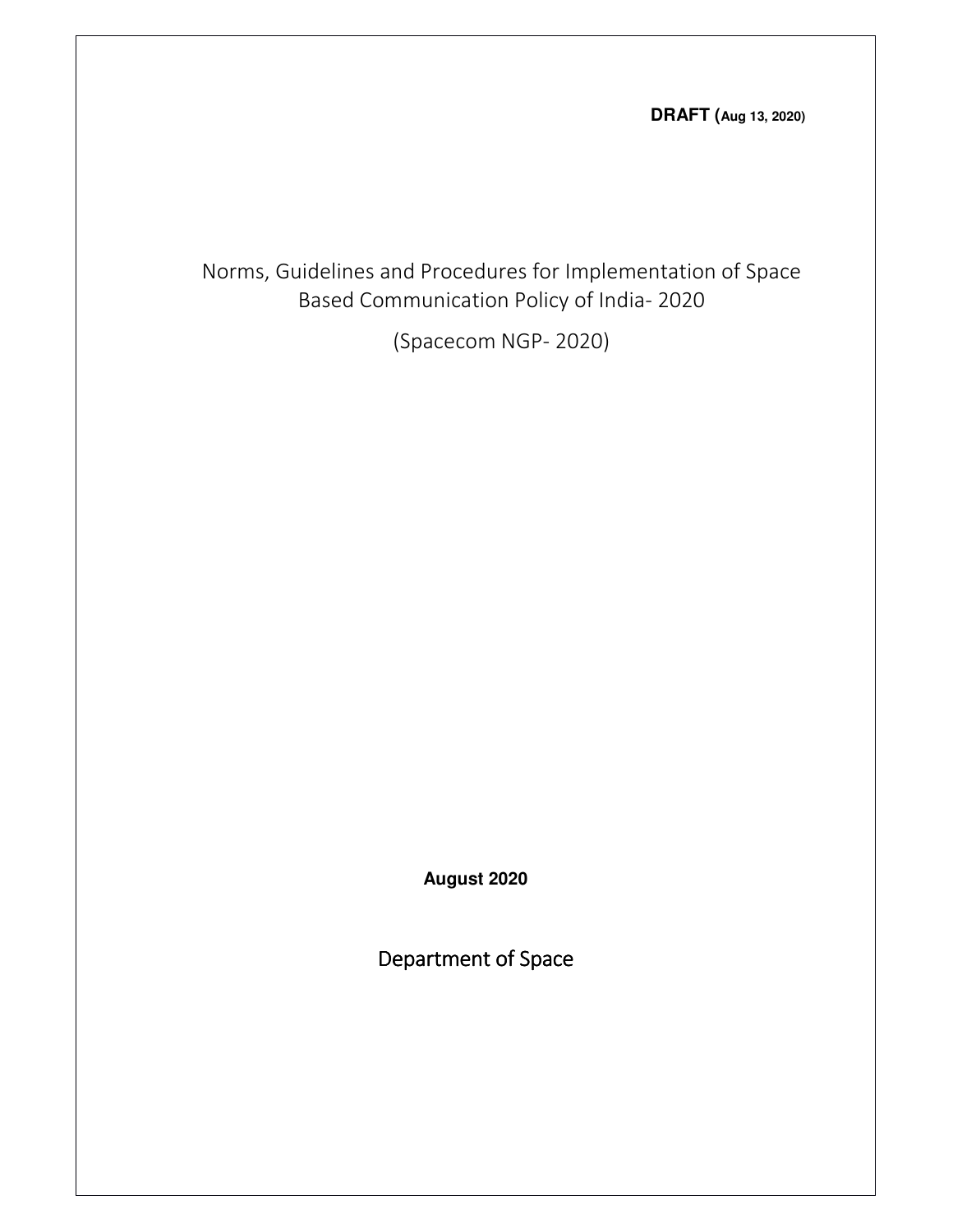# **Table of Contents**

| 1. |                                                                                          |
|----|------------------------------------------------------------------------------------------|
| 2. |                                                                                          |
| 3. | Participation of Indian entities in space based communication activities 7               |
| 4. |                                                                                          |
|    |                                                                                          |
|    | Establishment of space based systems for communications over India - using<br>А.         |
|    |                                                                                          |
|    | Establishment of space based systems for communications over India - using<br>B.         |
|    |                                                                                          |
|    | Establishment of space based systems for communications exclusively outside<br>C.        |
|    |                                                                                          |
|    | Establishment and utilization of NGSO communication systems 10<br>D.                     |
|    | Establishment of Ground Segments for Space Asset Operations  11<br>Ε.                    |
|    |                                                                                          |
|    |                                                                                          |
| 5. | Realization of space based communication systems for secured and societal communications |
| 6. | Utilization of operational systems and emphasis on research and development 12           |
| 7. |                                                                                          |
| 8. |                                                                                          |

ANNEXURE: Template application forms for authorizations (Form A to Form E)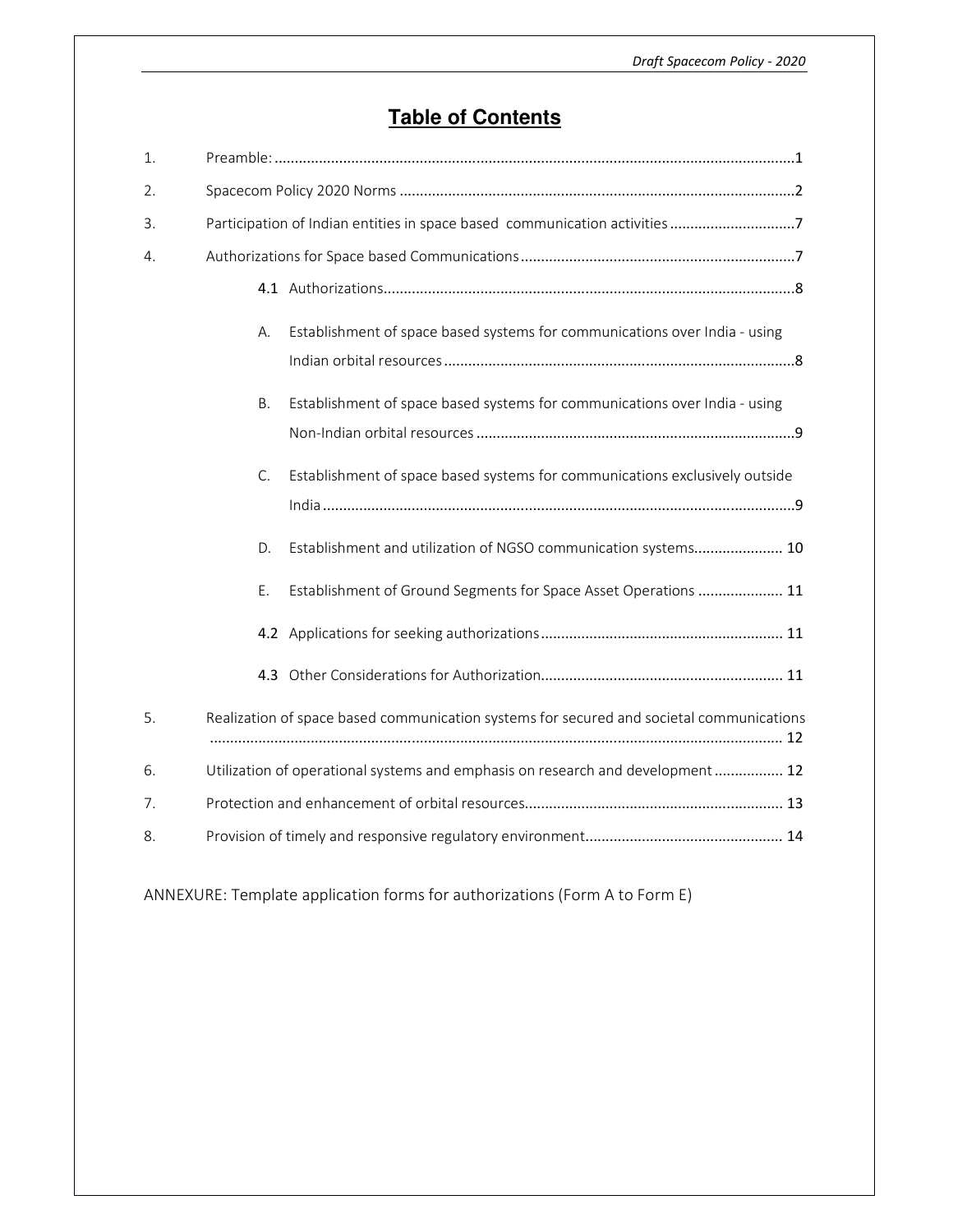#### Important Terms

**Orbital Resource:** Refers to the orbital slot/orbits, the associated frequency spectrum and coverage to provide satellite based communications. Use of this orbit spectrum resource is governed by ITU Radio Regulations.

ITU: International Telecommunication Union, a specialised UN agency which deals with, inter-alia, international management of the radio frequency spectrum and satellite orbits.

Radio Regulations: Radio Regulations are the international treaty that governs the use of the radio-frequency spectrum and the geostationarysatellite & non-geostationary-satellite orbits under the aegis of ITU.

Space assets : The space assets include the space based systems and the orbital resources that facilitate communications.

WPC: 'Wireless Planning and Coordination Wing' of the Ministry of Communications (WPC/MOC) is the nodal agency represents India at ITU. WPC is also responsible for management of spectrum in the country.

Indian Entity: Indian Entity refers to Indian government bodies, PSUs/CPSEs, Indian registered non-Government Private Entity (NGPE), companies, start-ups, MSMEs, industries, academic institutions, etc.

IN-SPACe: Indian National Space Promotion & Authorization Center is an independent body constituted by Government of India, under Department of Space (DOS), to promote, hand hold, permit, monitor and supervise space activities by NGPEs and accord necessary permissions as per the regulatory provisions, exemptions and statutory guidelines.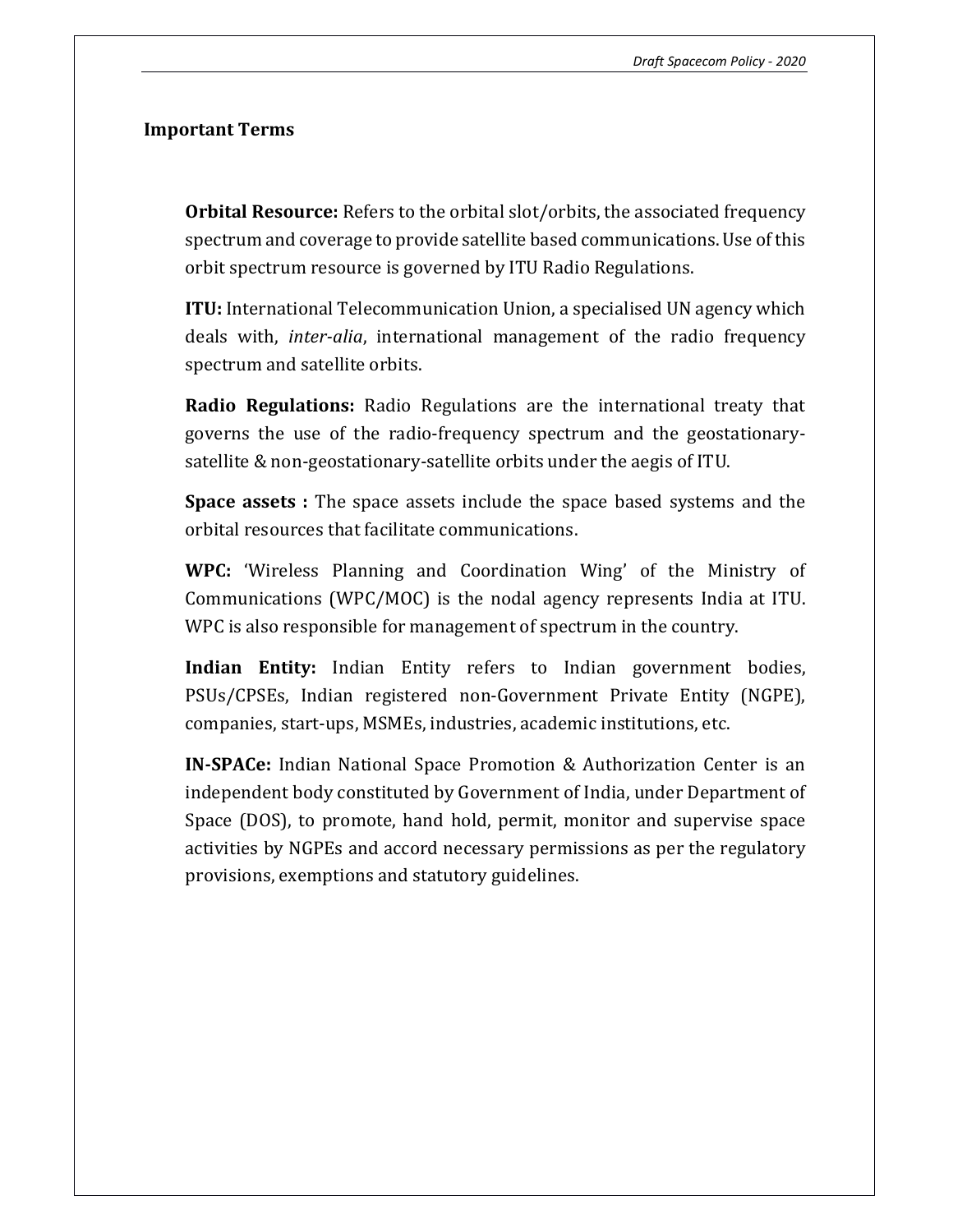# Norms, Guidelines and Procedures for Implementation of Space Based Communication Policy of India- 2020

(Spacecom NGP- 2020)

# 1. Preamble:

- 1.1 The communication revolution ushered by the INSAT satellite network in India by ISRO, in early 1980s, has enabled people of the country experience its benefits in all walks of the life including the people in the remotest corners of the country to have access to modern communication facilities. The satellite communication activities were steered under the provisions of Policy Framework for Satellite Communication in India (SATCOM Policy-1997) and the Norms, Guidelines and Procedures for implementation of policy framework for satellite communication in India (NGP-2000).
- 1.2 The satcom applications are growing in leaps and bounds with rapid advancements in the technology. The demand for satellite bandwidth is accordingly growing to meet the communication needs for socio-economic development, improving access to remote regions, national security, enterprise and consumer services.
- 1.3 With advances in technologies on ground and in space, innovative use of higher frequency bands, spot beams and frequency reuse, flexible payloads, constellations providing low latency communication, etc. are able to provide solutions for a large number of applications.
- 1.4 India has emerged as one of the few counties with end-to-end capabilities for satellite based communication systems and applications. The country has demonstrated technological capability of building satellites, launching and using them for its needs. Translating the indigenous technological capability into capacity to meet national needs and also to be a significant player in global space communications market require greater participation of the Indian industry. Towards this, earlier efforts under the provisions of Policy Framework for Satellite Communication in India (SATCOM Policy-1997) and the Norms, Guidelines and Procedures for implementation of policy framework for satellite communication in India (NGP-2000) had limited success. In several parts of the globe, the participation of private industry in building, operating and offering satcom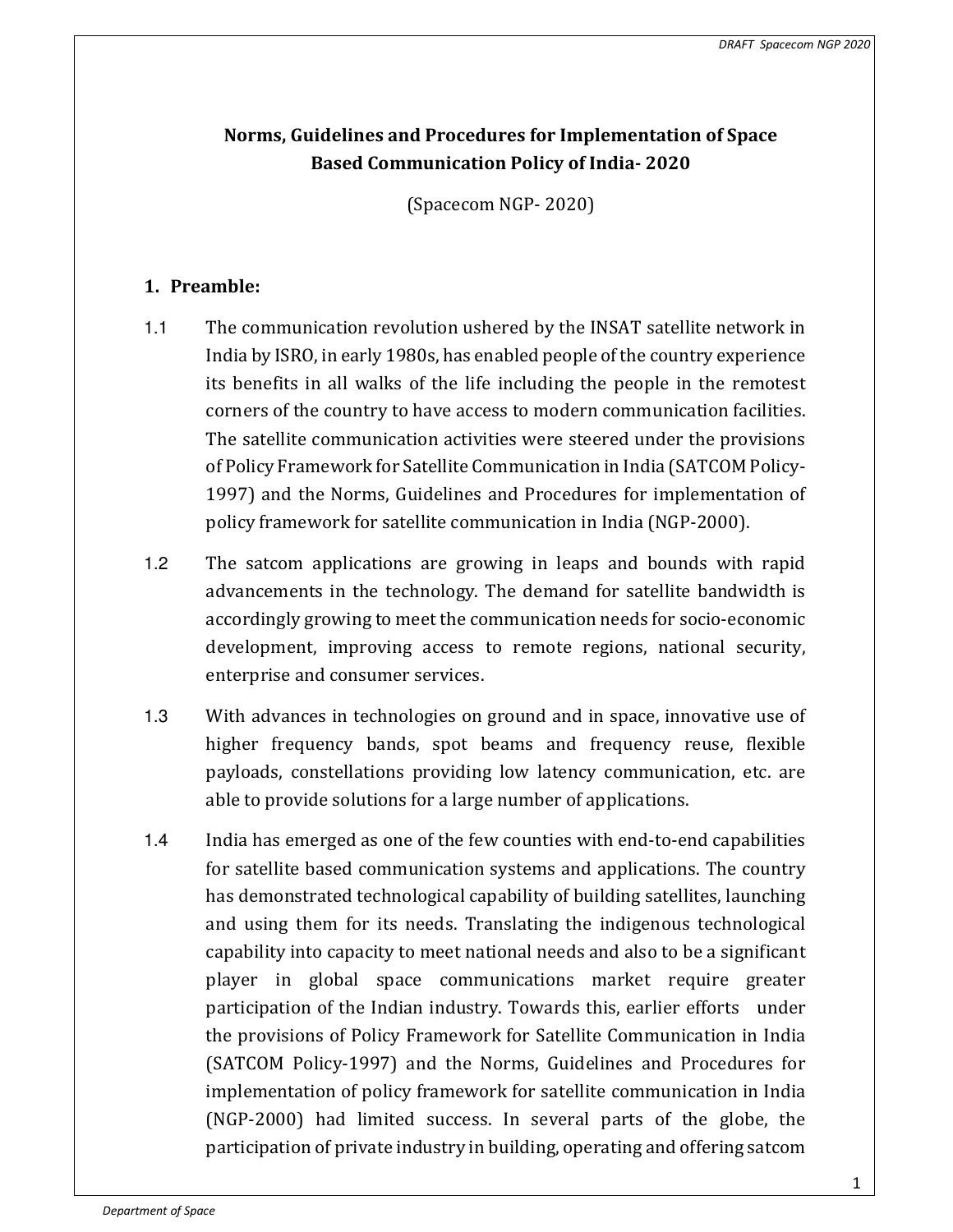services is seen to be substantial. It is thus imperative to provide an environment for increased private (non-governmental) participation. In this endeavour, while the private enterprises bring in funds, talent and speed in the activities, it is expected to enhance the indigenous space assets operating under the administrative purview of the Government of India. Space is considered the fourth frontier for humanity and the country's ability to use space based communication plays a significant role in its place among the comity of nations. Thus, it is vital that the communication from any space object, including deep space, interplanetary and intersatellite communications through nano, micro or larger satellites operating in GSO & NGSO orbits, in any part of electromagnetic spectrum, to or from Indian Territory, is monitored and authorized by the Government of India.

1.5 Considering these aspects, SPACECOM Policy-2020 has envisioned enhancement of the satcom capabilities and capacity of the country with the larger involvement of non-government players while ensuring the protection of the existing space assets. The policy aims at meeting the growing demands on satellite communication requirements, promotion of space based communication activities by industry, advancements in the relevant indigenous technologies for self-sustenance and protection of space assets needed for the country.

# 2. Spacecom Policy 2020 Norms

The Spacecom Policy – 2020 enables the activities of space based communications under five major statements. Spacecom Policy-2020 states that the Government of India shall –

- adopt measures to monitor and authorize use of space assets for communication to or from Indian territory.
- ensure protection of space assets already put in place and adopt measures to bring in more space assets under the administrative control for enhancing ability to utilize space based communication for national needs.
- promote increased participation of commercial Indian industry to provide space based communications both within the country and outside.
- concentrate on realization of space based communication systems for addressing the requirements that cannot be effectively, affordably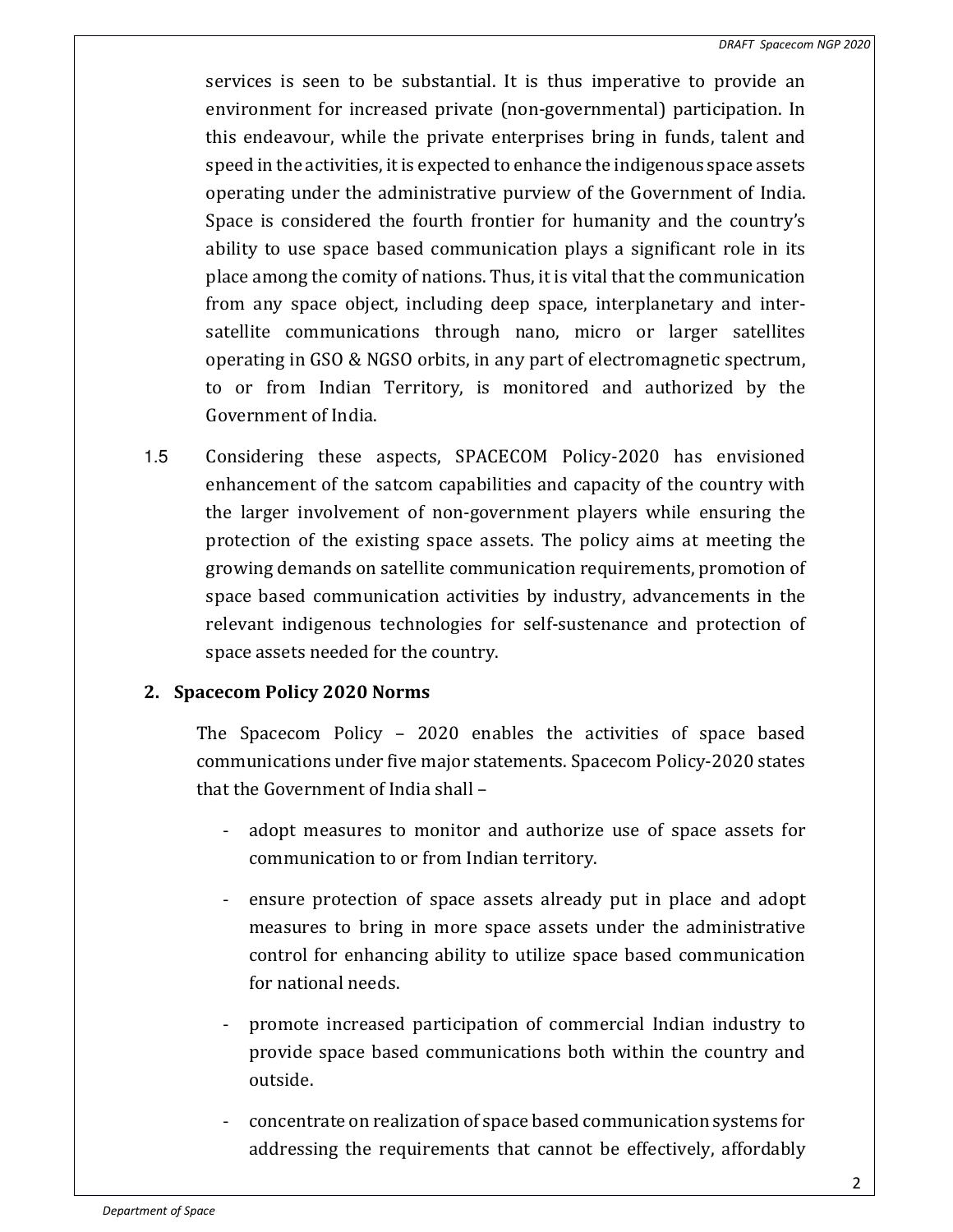and reliably satisfied by commercial Indian industry either because of national security concerns or economic factors.

- provide a timely and responsive regulatory environment for the commercial Indian industry to establish and operate space based communication systems.

Norms for the above policy statements are:

# 2.1 Adoption of measures to monitor and authorize the use of space assets for communication to or from Indian territory

Space is beyond the delineation of territorial boundaries of countries and is accessible from any part of the globe. Space being the fourth frontier has huge potential to be used for commercial, social and strategic exploitations. While use of outer space for peaceful purposes is governed by the UN treaties and international conventions, use of orbital resources is governed by radio regulations of the specialised UN agency, the International Telecommunication Union (ITU). Government of India as member of such UN bodies has responsibilities and obligations towards use of outer space as a common province of humanity. Towards meeting this responsibility and obligation, it is essential that Government of India has the knowledge and provisions of having control on the activities with respect to any communication involving space objects from its territory and defines the roles and responsibilities for each of the stakeholders. This necessitates that the use of space based communication in any frequency of electromagnetic spectrum, to or from Indian territory, be permitted through a process of authorization.

# 2.2 Ensuring protection of space assets already put in place and adopt measures to bring in more space assets under the administrative control of GOI for enhancing ability to utilize space based communication for national needs

India stands poised with capabilities to provide the technologically advanced systems for the growing communication needs in the country; and has realised end-to-end indigenous capabilities in building, launching and operating communication satellites over the past years. India by virtue of its size, population and growing economic strength provides a huge market for satellite based communications encompassing broadcast, direct-to-home (DTH), telecommunications, network connectivity, global mobile personal communication by satellite (GMPCS), etc. In line with the demands there is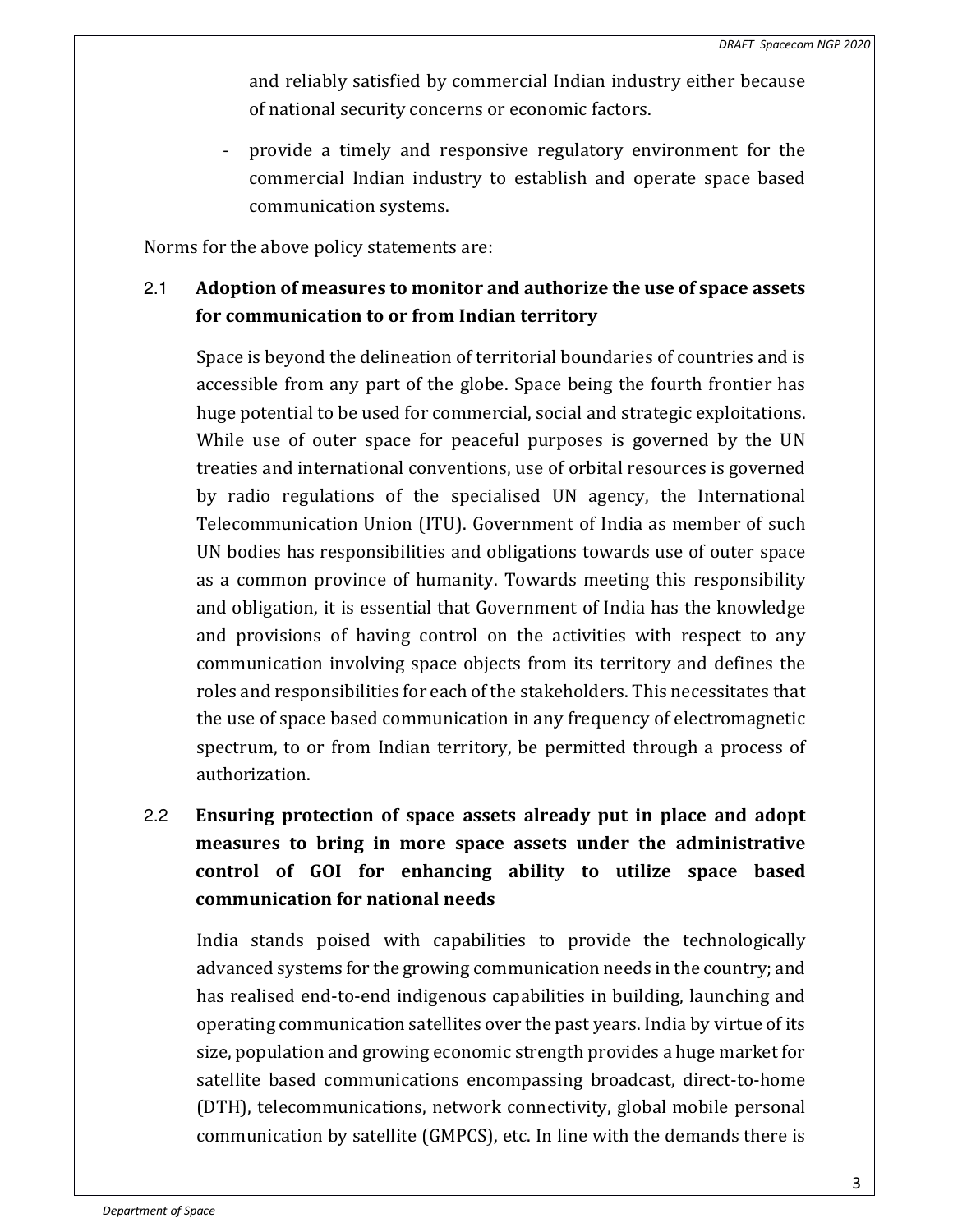a need to enhance the capacity. It is envisaged that by bringing in robust policy mechanisms, the capabilities available in the country and the potential of the Indian industry to realise the capacities shall bridge the gap between the supply and the demand. This shall play a vital role in the growth of the Indian industry while ushering in affordable and yet state-of-the-art capacity for the communication needs of the country.

# 2.2.1 Protection of existing space Assets

The existing space assets comprise of 1) orbit spectrum resources under Indian administration and 2) the capacity realized through the Indian satellites in orbit.

The orbit spectrum resource or orbital resource refers to the orbital slot, the associated frequency spectrum and coverage to provide satellite based communications.

The use of orbital resource is governed by International Telecommunications Union (ITU) Radio Regulations (RR). Indian orbital resources are those resources which are under the exclusive control of Indian Administration. Use of such Indian orbital resources are informed, coordinated, notified and registered at ITU, by the Indian Administration. Non-Indian orbital resources are those resources which are under the exclusive control of other country's administration.

Acquiring orbital resource is a long drawn process, needing extensive planning for technical coordination and negotiations with satellite operators of multiple countries, to ensure interference free operation. Deployment of satellite(s) within ITU allowed period to bring this into use and continued occupancy is essential part of acquiring and protecting orbital resources.

India has brought in 32 indigenous operational communication satellites, since 1980s, operating from multiple orbital slots providing various services in different frequency bands. These indigenous resources are due to the fructifications of the long-time investments and efforts made by the Govt of India which needs continued utilization. Timely replacements of these satellites at the end of their mission life are essential to protect the orbital resources under the Indian administration while providing the continuity of services.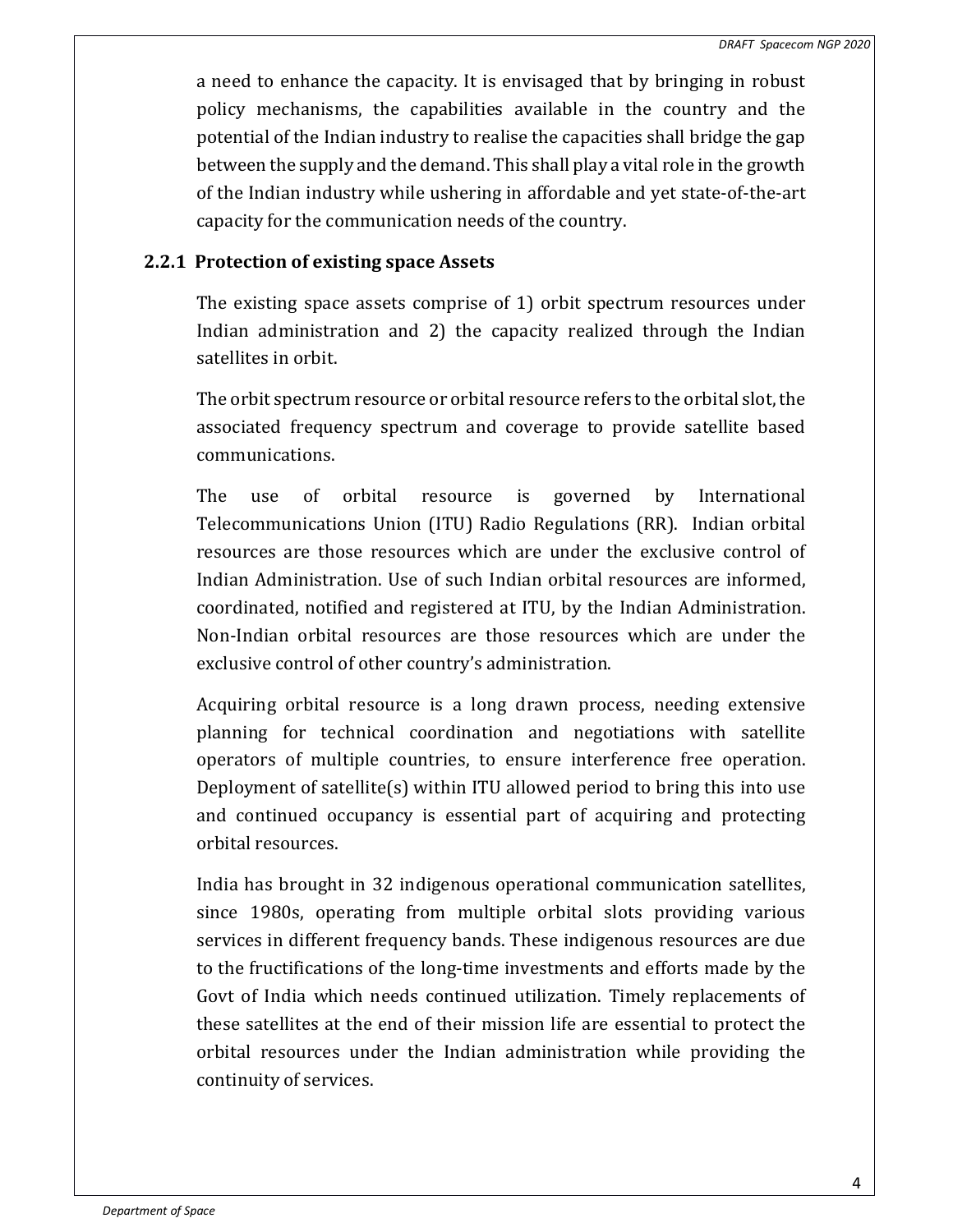# 2.2.2 Enhancement of Space Assets

The growing demand for the space based communication capacity for secured, strategic and economic activities in the country requires unhindered access to orbital resources. It is essential to enhance the orbital resources under Indian Administration to provide such unhindered access as industry is enabled to play a greater role in meeting the requirements of space based communication in the country.

# 2.3 Promotion of increased participation of Indian industry to provide space based communications both within the country and outside

Department of Space (DOS) & Indian Space Research Organisation (ISRO), in their efforts to achieve end-to-end capabilities, have nurtured Indian industry to be partners in supplies and services while realizing launch vehicles and satellites. In this endeavour, Indian industry has acquired skillset and capability to realize the sub-systems and satellite systems meeting the stringent specifications and reliability.

The demand for bandwidth is increasing substantially from on-going services as well as emerging applications. With the advancements in technology, the space based communications are becoming efficient and affordable.

The non-government private entities can play a big role in addressing the growing demand within India and also use the opportunity to be important players in the international space communications market.

It is an opportune time to enable commercial communication activities to be carried out by non-governmental Indian entities to not only meet Indian requirements but also enable them to become significant players in global space communication arena.

Government of India seeks a greater participation of Indian Industry to meet the demands in activities of realizing, owning, operating satellite systems for communications over India and outside, creating facilities for satellite control operations and so on.

2.4 Realization of space based communication systems for addressing the requirements that cannot be effectively, affordably and reliably satisfied by commercial Indian industry either because of national security concerns or economic factors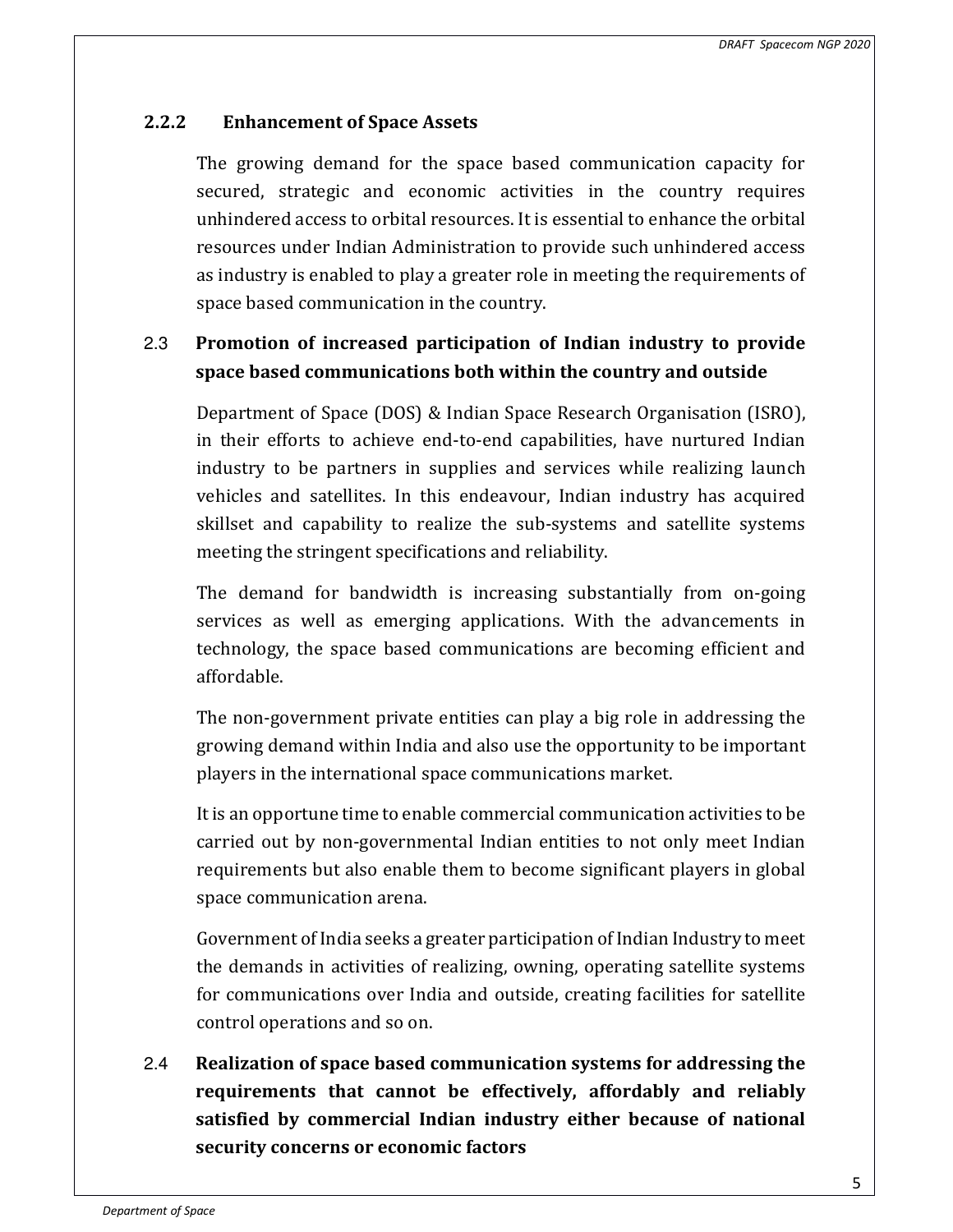While the effort is to provide a conducive and enabling environment for the industry to meet the requirements of space based communication for various broadcasting, telecommunications and networking activities in the country, there would still be communications requirement pertaining to applications in the domains of national security, strategic communications, surveillance and critical economic transactions that may require channels protected with appropriate hardware and software solutions. For these secured communications, in view of sensitivities involved, the systems need to be developed with indigenous designs and modules under the direct control of government and such systems shall be pursued by DOS.

Satellite communication programmes focused on societal development have been implemented to reach out to unreached strata of the society in the areas of tribal development, social empowerment, health, education, disaster management, etc. Considering the diversities in terms of geographical terrains and socio-economic conditions of the country, the need for such programmes does exist to address specific objectives. Such communication requirements, which may not be commercially viable in nature, shall be pursued by DOS. Thus, the satellite communication systems which cannot be addressed in an open-to-all commercial domain shall be brought into operation with the involvement of government for sustainability.

# 2.5 Provision of timely and responsive regulatory environment for the commercial Indian industry to establish and operate space based communication systems

Participation of private entrepreneurs to establish, operate and provide space based communications requires an enabling regulatory mechanism. The players should be made aware of their roles, eligibilities, responsibilities and accountabilities in clear terms. Spacecom NGP-2020 addresses these aspects and the authorizations required. Satcom activities shall be authorized by the autonomous body under Department of Space (DOS). Department of Space being the administrative ministry in respect of space activities shall bring out policy guidelines and further regulations, time to time, as necessary and appropriate.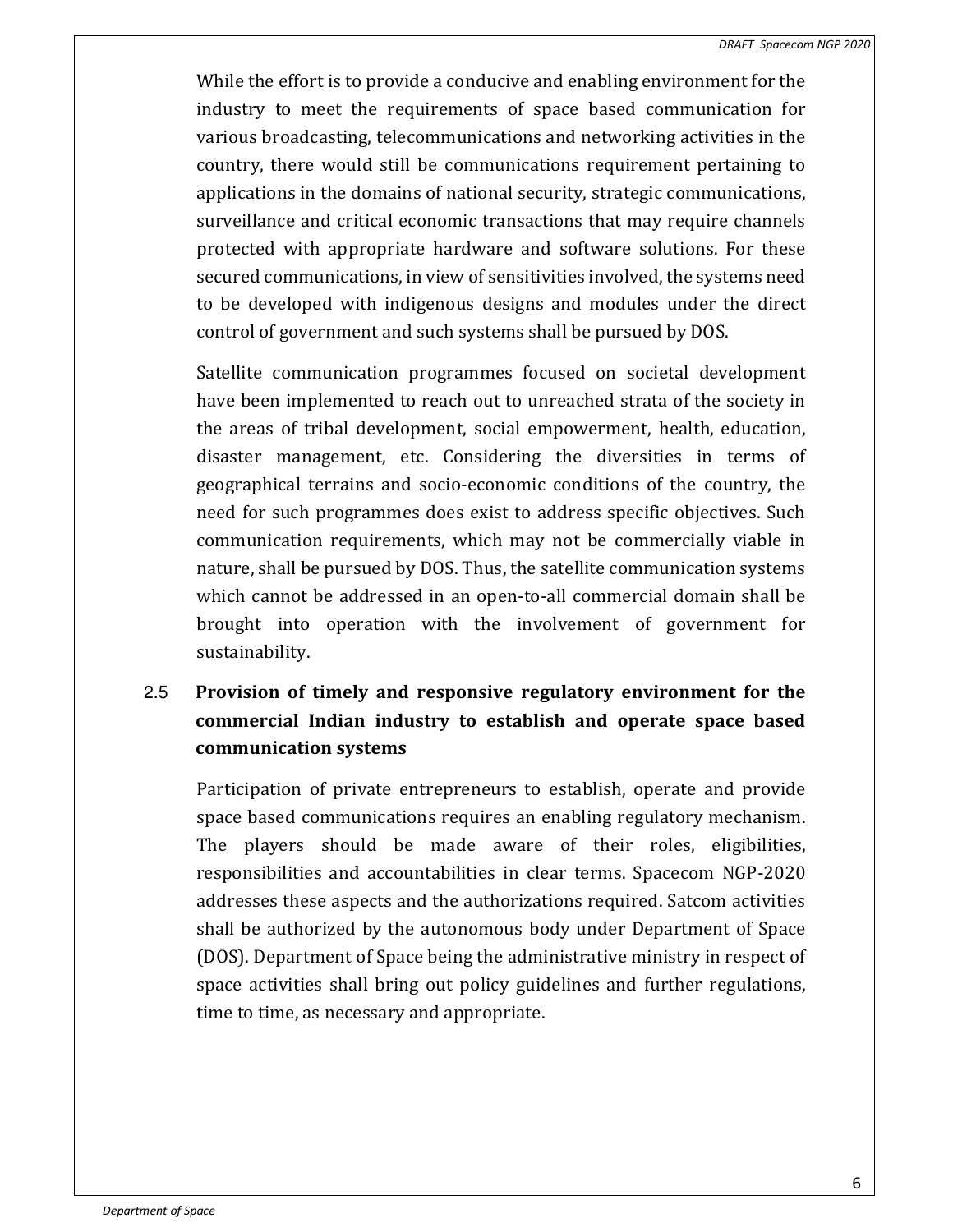# 3. Participation of Indian entities in space based communication activities

Under the provisions of Spacecom Policy-2020, Indian entities can establish and operate satellite systems to provide capacity for communication services with authorizations.

Indian entities can undertake design, development and realization of satellites and associated communication systems. They can establish satellite system through their own built satellite or procured satellite. They can establish telemetry, tracking & command (TT&C) earth stations and satellite control centre (SCC) in or outside India. They can offer the capacity to commercial and societal communications within India as well as outside India. They can also supply their systems and solutions to international markets.

Indian entities can avail Indian as well as non-Indian orbital resources to establish their space based systems for communication services over India and outside India. Indian orbital resources can be availed from designated PSU/CPSE under DOS on commercial basis subject to availability.

The authorized Indian entities can directly offer their capacities to customers.

# 4. Authorizations for Space based Communications

Any communication service within the Indian territory from space can be carried out only with an authorised space asset. Only Indian entities are eligible for obtaining space asset authorisation. The authorisation for establishing space based communication systems by the Indian entities deals with use of Indian or non-Indian orbital resources and ownership and /or lease of the space asset.

- a) Any Indian entity can seek authorisation for use of space asset for communication within Indian territory. This authorisation addresses use of Indian orbital resource, non-Indian orbital resource, use of owned or leased space asset.
- b) Any Indian entity can seek authorisation to be the owner of space system for providing communication using space asset both within and outside Indian territory. The authorisation addresses the country's liability for any potential damages caused by the space object or space activities of Indian entities as owner of the space asset. An Indian entity which owns and operates a space object and provides communication services, shall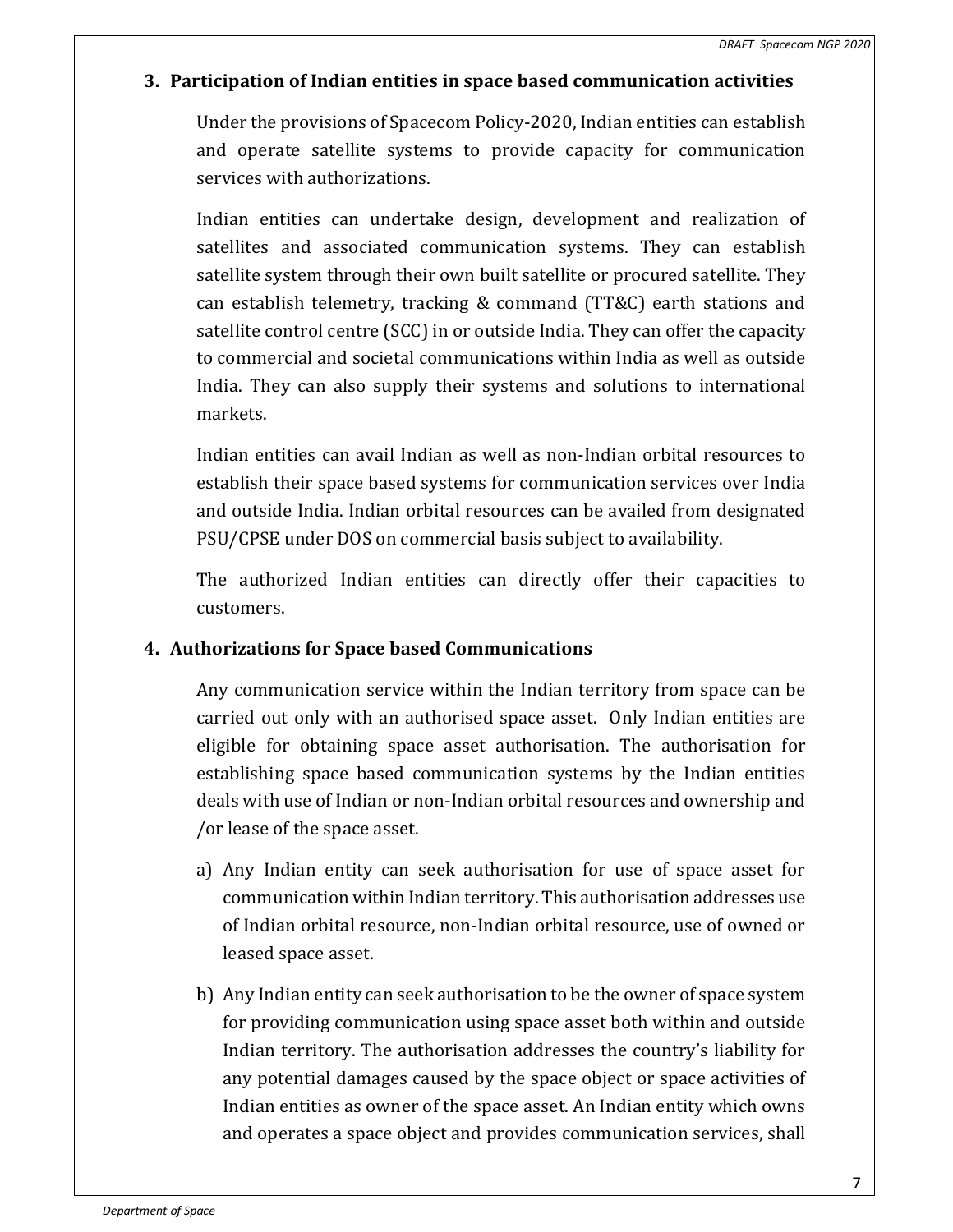be liable for any potential damages caused to other space objects in outer space and its environment. This obligation shall be fulfilled by the entity by providing a financial guarantee or insurance cover to a sum, as determined by the authorizing body by taking into account the risks involved in nature and operations of that space object in outer space.

c) Any Indian entity can seek authorisation for establishing a ground system within Indian territory for monitoring and controlling space asset.

Any Indian service provider/user can avail the space based communications only on the authorized space based systems.

# 4.1 Authorizations

Authorizations are required to be sought for:

# A. Establishment of space based systems for communications over India - using Indian orbital resources

- a) An Indian Entity shall submit the proposal in a prescribed format for authorization for establishment of space based communication system:
	- i. using available orbital resources
	- ii. using new orbital resources
- b) In case of proposing to use available Indian orbital resources, the confirmation of availing it shall be provided.
- c) In case of proposing to use new orbital resources, the details of new filing shall be provided.
- d) Authorization requires the financial guarantee or insurance cover by the Indian Entity as part of its ownership towards fulfilment of nation's liability as per UN treaties to use the outer space.
- e) The authorization shall be applicable to a specific Indian Entity and any change of ownership requires a fresh authorization.
- f) The authorization shall be applicable to a specific space asset and change or replacement of the asset requires a fresh authorization.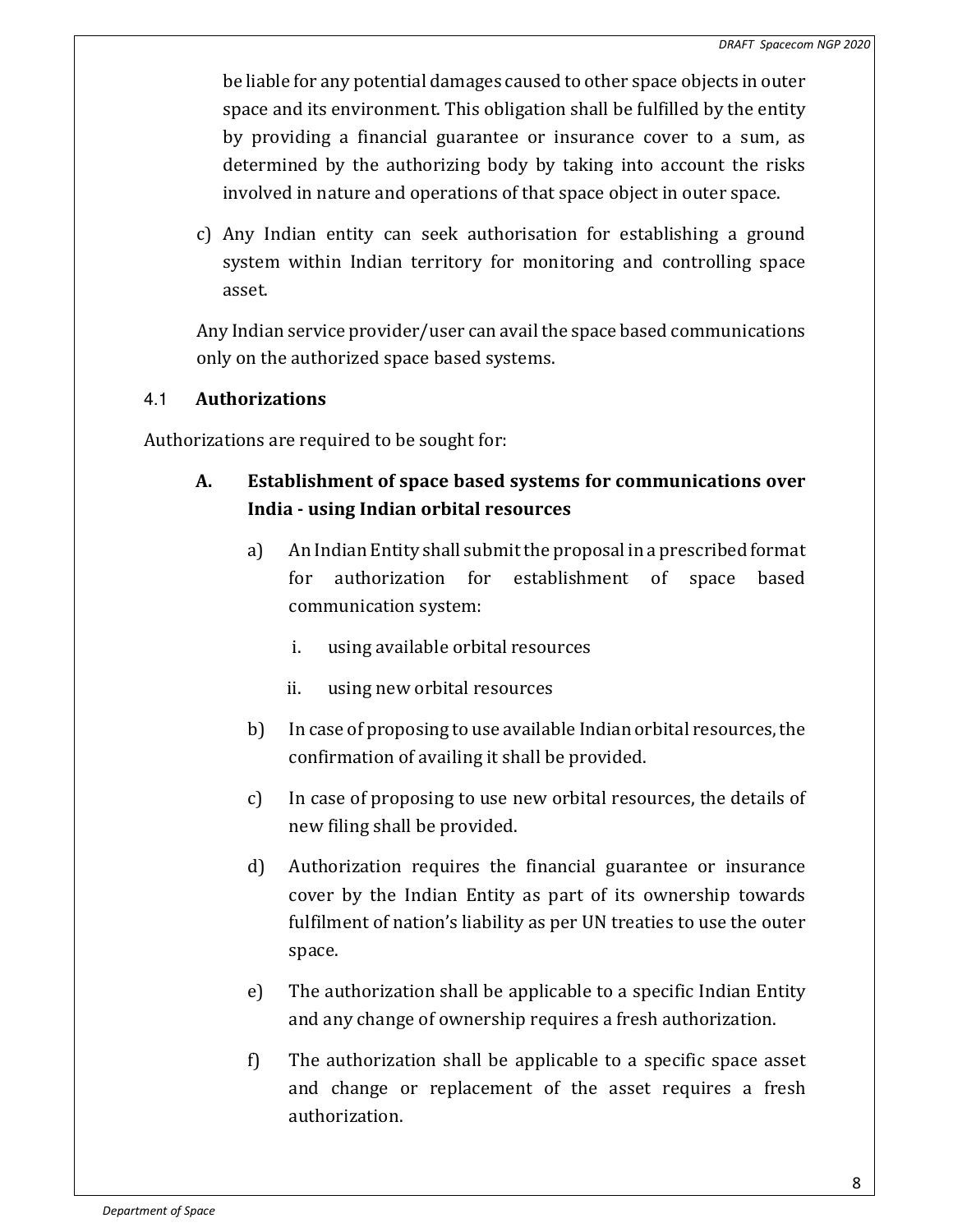- B. Establishment of space based systems for communications over India - using Non-Indian orbital resources
	- a) An Indian Entity shall submit the proposal in a prescribed format for authorization for:
		- a. establishing a space based communication system
		- b. providing space based communication through leased space asset.
	- b) Details of arrangements made with foreign administration for use of proposed orbital resources shall be provided.
	- c) Use of Non-Indian orbital resources shall be permitted subject to an appropriate arrangement by which such orbital resources are eventually brought under Indian administration, through Indian ITU filing. The authorization requires a satisfactory commitment by the applicant through an appropriate arrangement with the concerned foreign administration which has the priority for the use of the proposed orbital resources. In case of a leased space asset, apart from the applicant, the operator of such asset shall also agree and commit for the arrangement of bringing the orbital resources eventually under Indian administration.
	- d) Authorization requires the financial guarantee or insurance cover by the Indian Entity as part of its ownership towards fulfilment of nation's liability as per UN treaties to use the outer space, as the case may be.
	- e) The authorization shall be applicable to a specific Indian Entity and any change of ownership requires a fresh authorization.
	- f) The authorization shall be applicable to a specific space asset. Any change or replacement of the asset requires a fresh authorization.

# C. Establishment of space based systems for communications exclusively outside India

a) An Indian Entity shall submit the proposal in a prescribed format for authorization for establishment of space based communication system providing services exclusively outside India.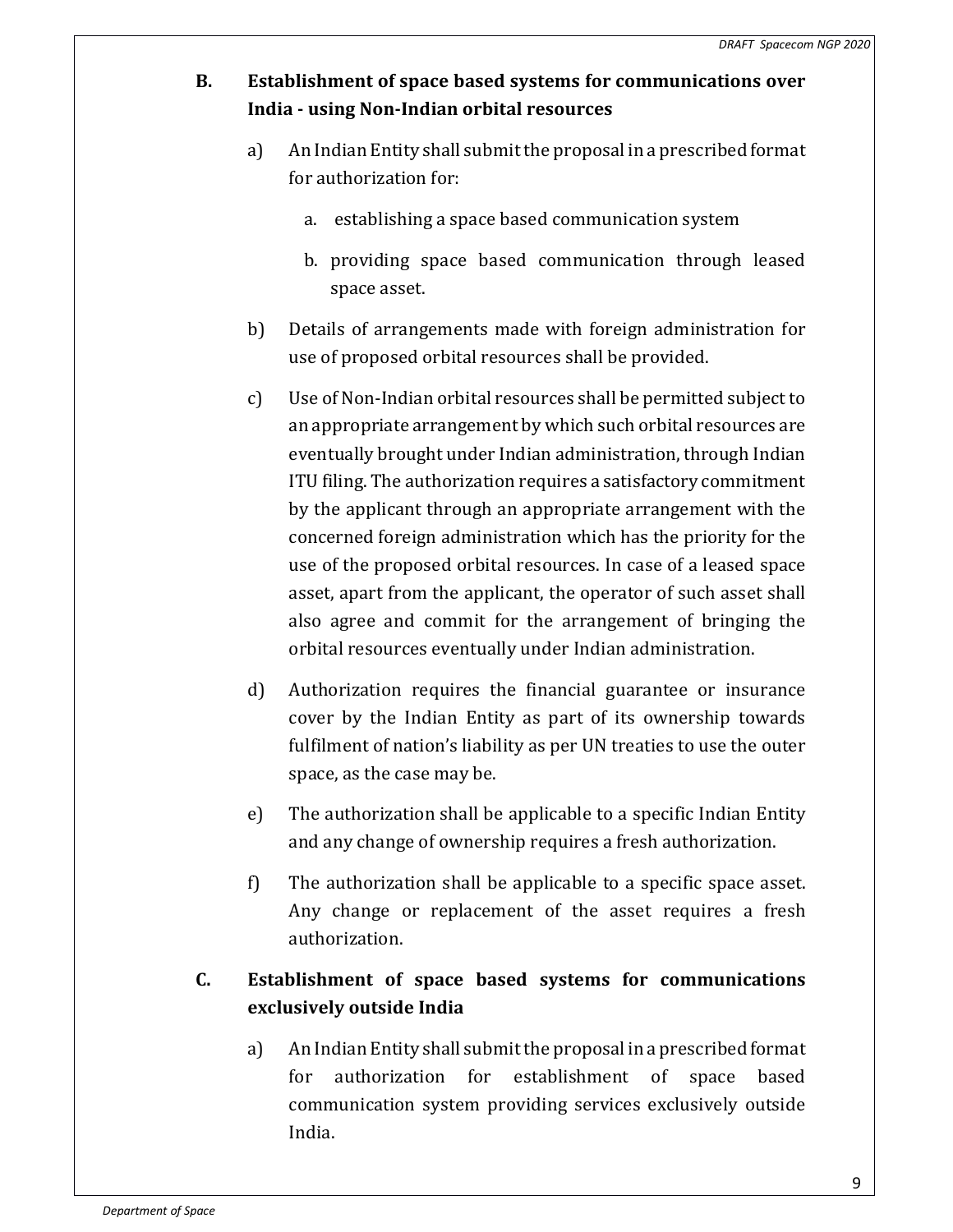- b) Indian or Non-Indian orbital resources can be used. Details of arrangements made for use of proposed Indian or Non-Indian orbit resources shall be provided.
- c) Authorization requires the financial guarantee or insurance cover by the Indian Entity as part of its ownership towards fulfilment of nation's liability as per UN treaties for use of outer space.
- d) The authorization shall be applicable to a specific Indian Entity and any change of ownership requires a fresh authorization.
- e) The authorization shall be applicable to a specific space asset and replacement space asset requires a fresh authorization.

# D. Establishment and utilization of NGSO communication systems

- a) An Indian Entity shall submit the proposal in a prescribed format for authorization for:
	- a. establishing NGSO communication system
	- b. providing communications through NGSO systems.
- b) The NGSO systems can use Indian or Non-Indian orbital resources. Details of arrangements made for use of proposed Indian or Non-Indian orbit resources shall be provided.
- c) Authorization requires the financial guarantee or insurance cover by the Indian Entity as part of its ownership towards fulfilment of nation's liability as per UN treaties to use the outer space, as the case may be.
- d) Use of capacity on NGSO systems shall be permitted after ensuring aspects like availability of user gateways, mechanism to address cyber security concerns and availability of interference monitoring capability, etc., in India.
- e) The authorization shall be applicable to a specific Indian Entity. Any change of ownership requires a fresh authorization.
- f) The authorization shall be applicable to a specific space asset and any change requires a fresh authorization.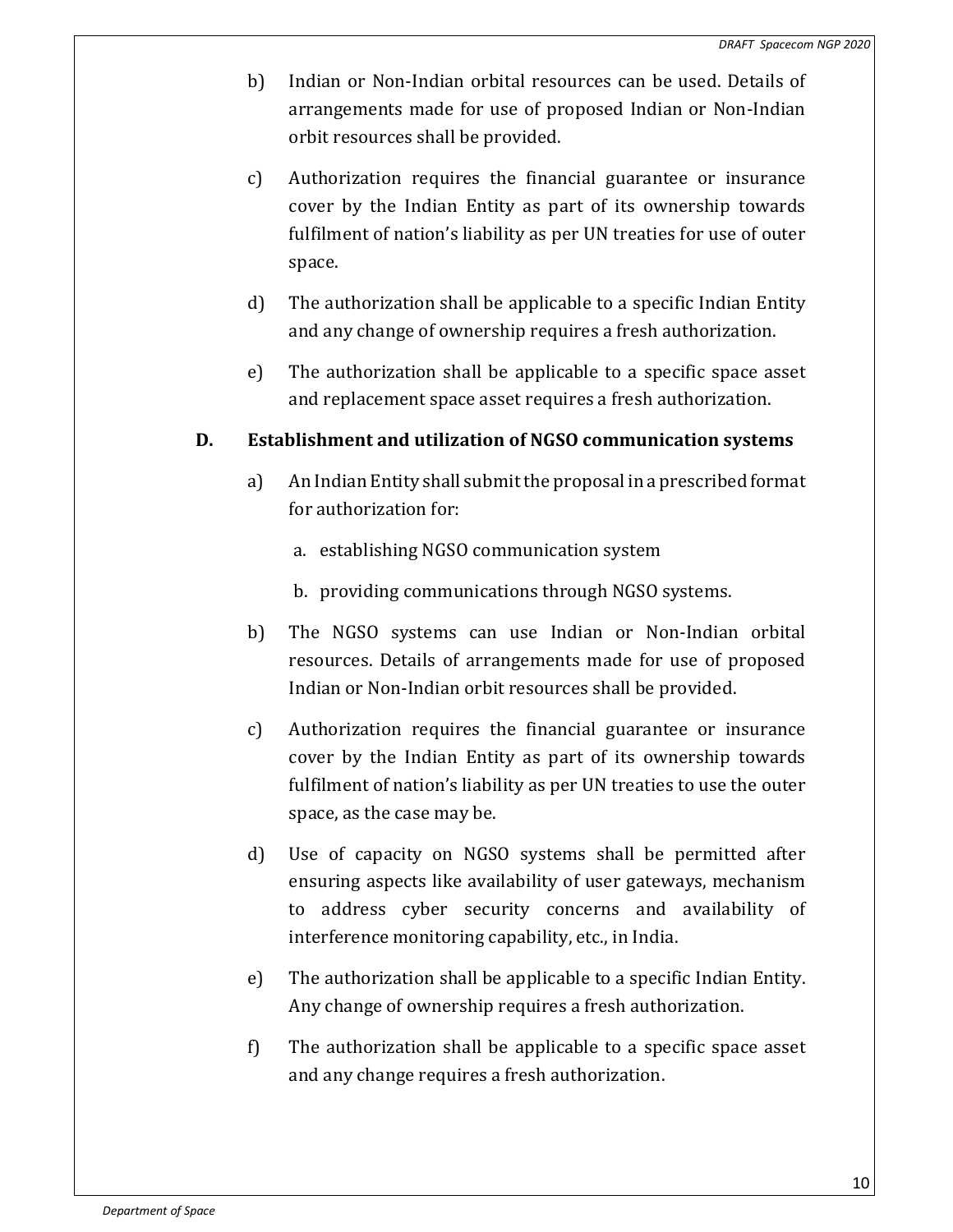# E. Establishment of Ground Segments for Space Asset Operations

- a) An Indian Entity shall submit the proposal in a prescribed format for authorization for establishment and operations in Indian Territory.
	- i. Telemetry, Tracking and Command (TT&C) station(s)
	- ii. Satellite Control Center (SCC)
- b) The authorization shall be for monitoring and control of specific space asset using operational capabilities of these facilities to communicate with that space asset.
- c) The authorization shall be applicable to a specific Indian Entity. Any change in ownership requires a fresh authorization.
- d) The authorization shall be applicable to specific facility to monitor and control specific space asset. Any change in these requires a fresh authorization.

# 4.2 Applications for seeking authorizations

Templates of the Applications Forms (A to E) seeking mandatory details are provided in the Annexure. Any additional information may also be sought by the Authorizing body as necessary.

# 4.3 Other Considerations for Authorization

- 4.3.1 Protection of existing orbital resources and acquisition of additional orbital resources are of paramount importance and shall be an important consideration.
- 4.3.2 The authorization process shall ensure that the use of non-Indian orbital resources and the proposed new Indian orbital resources shall not pose any constraint to operations of existing and planned satellites under Indian administration, and should not be in violation of coordination agreements entered into with India and other countries.
- 4.3.3 The authorization shall stipulate a timeline for bringing the satellite systems into operations as applicable.
- 4.3.4 Authorizations shall be issued with a fee prescribed from time to time.
- 4.3.5 Non-compliance to the requirements and terms of authorizations will result in cancellation of the authorization.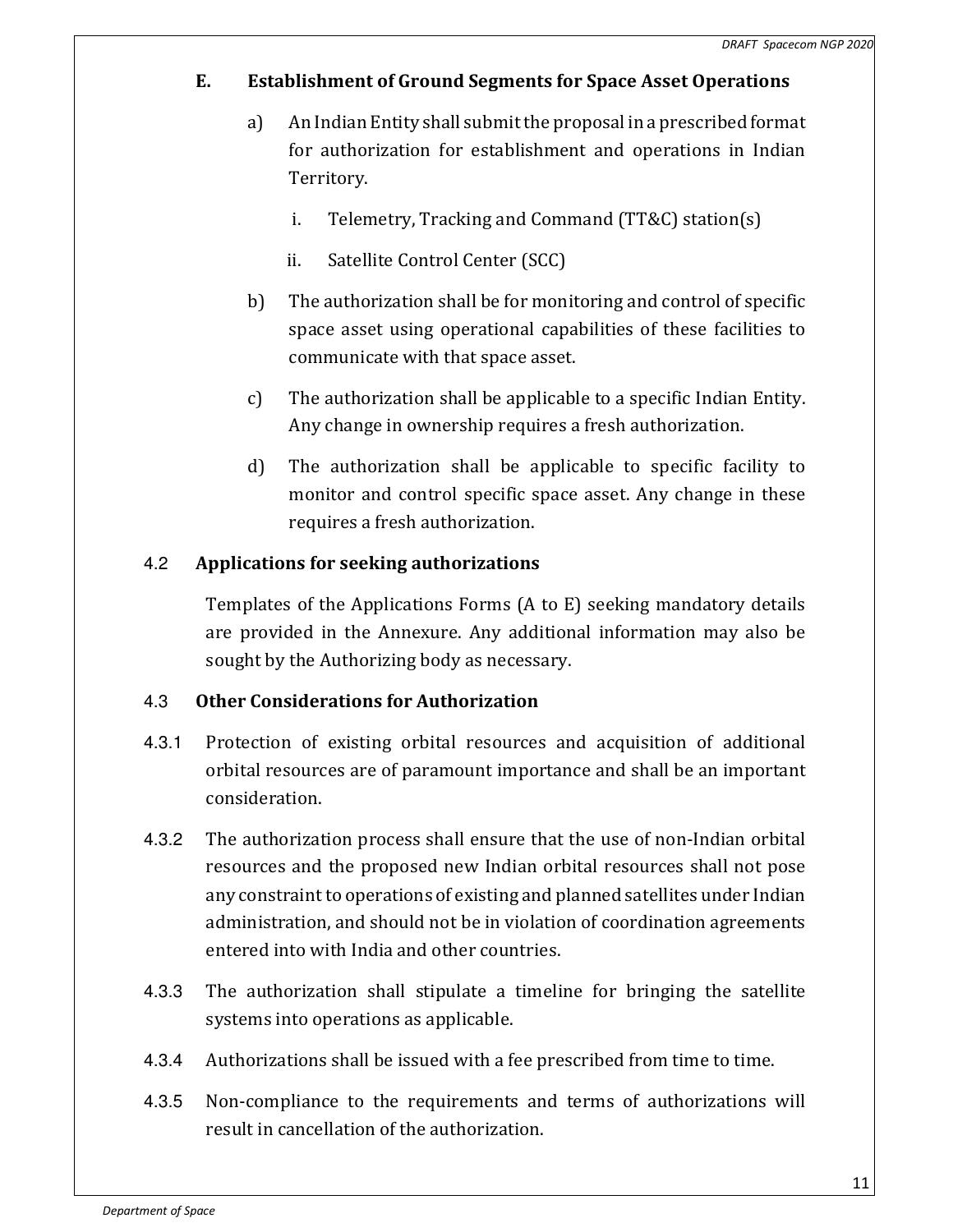4.3.6 The authorization does not imply granting of any Service License or Frequency/Siting clearances for earth stations. These must be obtained separately from the appropriate authorities under Ministry of Information and Broadcasting (MoIB), Ministry of Communication (MoC) in India or similar regulatory authorities in other countries as the case may be.

# 5. Realization of space based communication systems for secured and societal communications

- 5.1 The satellite systems for secured communications shall be realized using indigenous designs, systems and infrastructure providing the capabilities of secured environment by DOS/ISRO. While realizing secured communication systems, DOS may avail capabilities of Indian industry as appropriate. Indian governmental or non-governmental agencies requiring to bring their services under secured communications category shall use the satellite systems built for secured communications.
- 5.2 The space based communication systems with objectives of societal development such as social empowerment, providing access to health care and education, rural/tribal development, meeting emergency communication requirements, supporting disaster management, etc., for reasons of economic viability or sustainability shall be realized by DOS. The systems shall be realised from conceptualization, demonstration, trials to operational roll out.
- 5.3 Considering the non-commercial nature and national development objectives, the licensing procedure for operations of the ground and user segments of societal communication networks shall be different from that adopted in the case of commercial communications. The statutory and regulatory charges like license fee, spectrum charges, monitoring charges, etc., shall be exempted for those societal satcom networks that are noncommercial.

# 6. Utilization of operational systems and emphasis on research and development

The satellite communication systems brought into operations are addressing the requirements of commercial, secured and societal communications. While it is expected that multiple players would establish communication satellite systems, the capacity on currently operational satellites should be available for usage based on market dynamics. In order to bring in such flexibilities of commercial domain, the operations and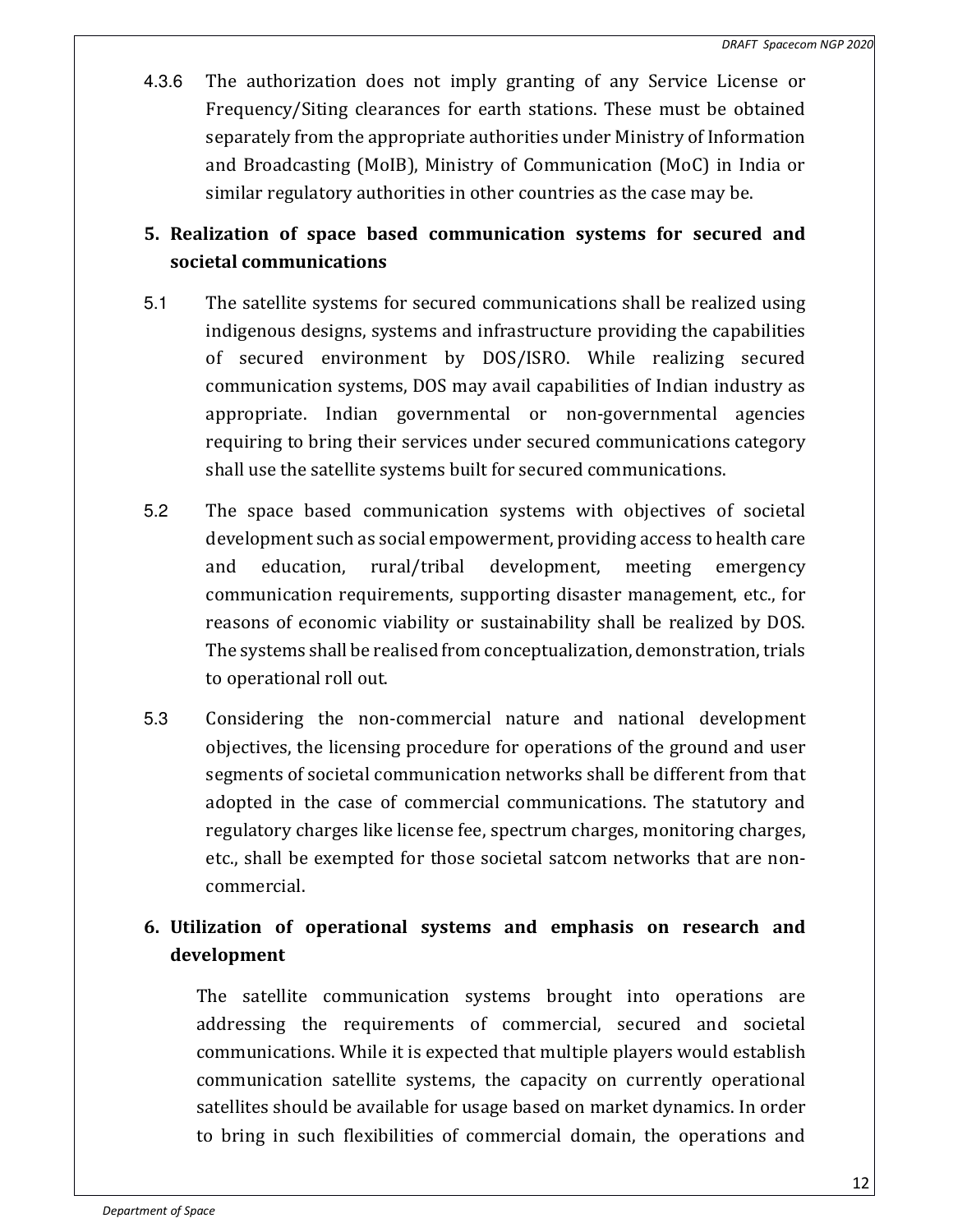management of the operational assets shall be carried out by business establishment of identified PSU/CPSE under DOS.

The emphasis on research and development shall continue to be under ISRO/DOS in the areas of (i) advanced communication technologies including use of higher frequency bands, (ii) implementation of societal programmes aimed at national development (iii) development of satellites for secured communications.

- 6.1 The space assets for satellite communications established hitherto by ISRO/DOS comprising of satellite systems and associated Gateways of HTS shall be transferred at no/notional cost to its designated PSU/CPSE for commercial utilization. Further, communication systems that are created upon fructification of research and development efforts shall also be transferred at no/notional cost, as and when deemed fit, to the designated PSU/CPSE for commercial utilisation.
- 6.2 The PSU/CPSE shall be free to adopt suitable pricing and marketing mechanisms to commercially utilize the capacity of transferred assets for satcom services to suit the market demands.
- 6.3 The designated PSU/CPSE under DOS shall bring timely replacements for operational satellites with similar or enhanced capacity and ensure continued use of the orbital resources.
- 6.4 Indian orbital resources that can be made available to Indian Entities for establishment of their space based communication systems shall be made available through designated PSU/CPSE under DOS for commercial use.

# 7. Protection and enhancement of orbital resources

- 7.1 The orbital resources are essential requirement for space based communications. DOS shall monitor and ensure continued occupancy and utilization of these orbital resources including the timely deployment of satellites by its PSU/CPSE and Indian entities. Continued efforts to enhance the Indian orbital resources and indigenous capacity shall be ensured.
- 7.2 In cases where any authorized satellite operator is found unable to bring replacement satellite in an operational orbital slot or unable to take suitable actions to protect the acquired orbital resource within its validity period, DOS shall take appropriate action for protection of such resource including assigning the same to other potential Indian satellite operator(s) following stipulated procedures.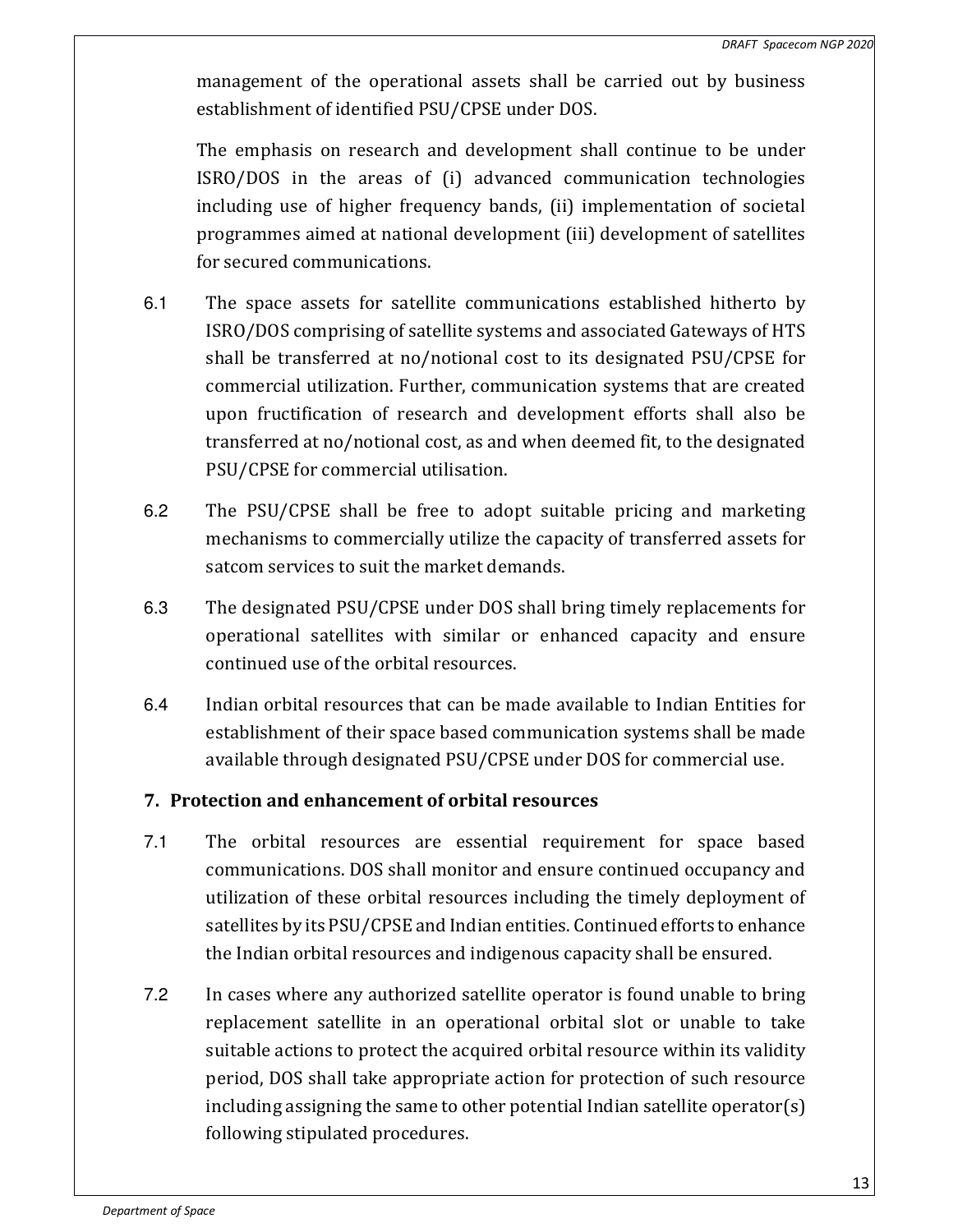7.3 Any Indian Entity who has acquired or in the process of acquiring Indian orbital resources can transfer the use of such ITU filing to another Indian Entity on commercial terms with the permission of Authorizing Authority.

# 8. Provision of timely and responsive regulatory environment

- 8.1 Indian National Space Promotion & Authorization Center (IN-SPACe), an independent body constituted by Government of India, under Department of Space (DOS), shall accord necessary authorizations and permissions for all satcom related activities, to or from Indian territory, as per the applicable acts, regulatory provisions & exemptions and statutory guidelines.
- 8.2 The provisions brought out under this Norms, Guidelines and Procedures for Implementation of Space Based Communication Policy of India- 2020 (Spacecom NGP- 2020) forms the basis for authorizations and operations of space based communications in India.
- 8.3 IN-SPACe shall formulate additional authorisations, if any, as and when needed and also bring out detailed guidelines for submission of applications, processing and grant of authorizations, from time to time.
- 8.4 Department of Space being the administrative ministry in respect of space activities as per the Government of India allocation of business rules, shall bring out policy guidelines and additional regulations in respect of space based communications.

\* \* \* \* \*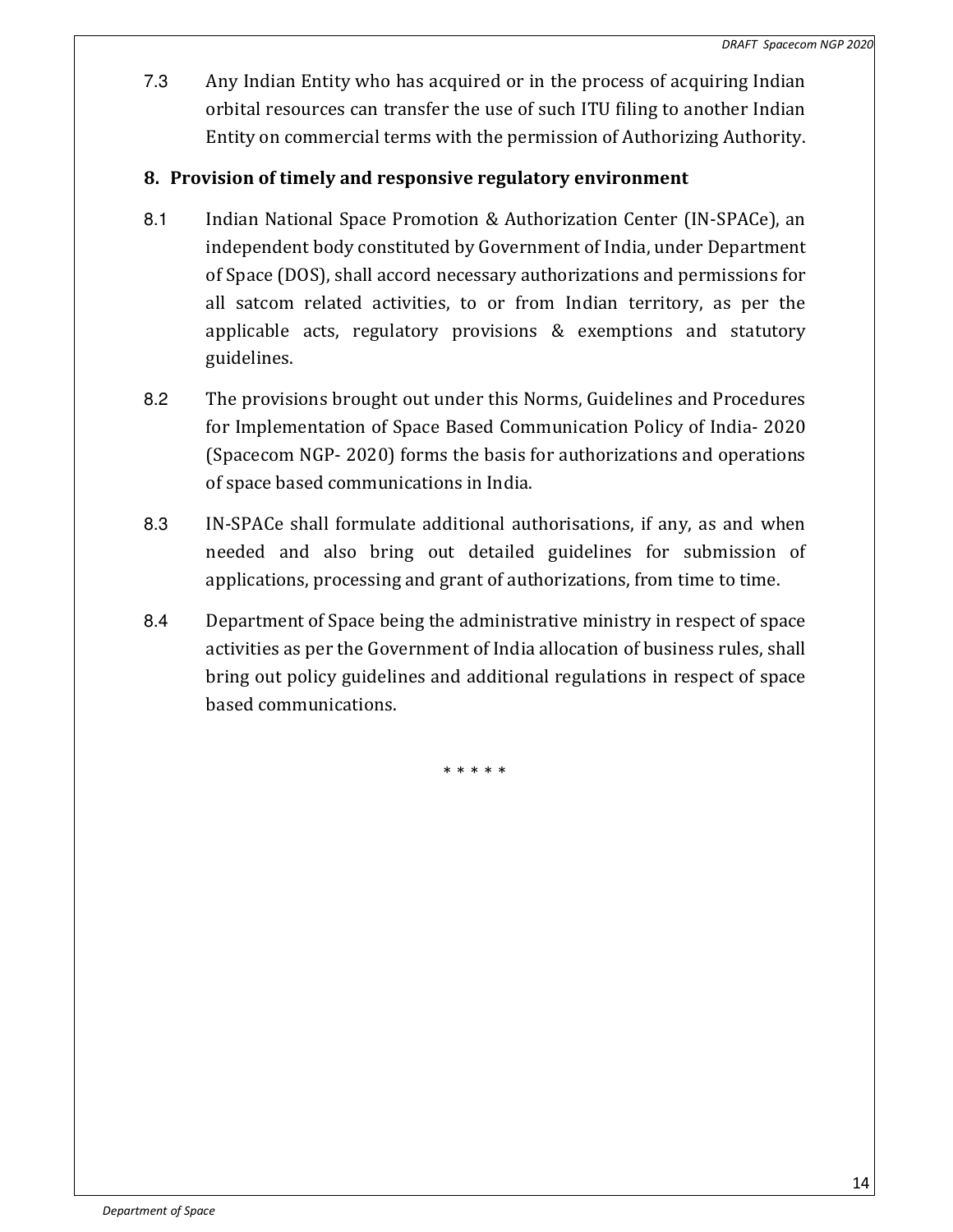# **ANNEXURE**

Template application forms for authorizations (Form A to Form E)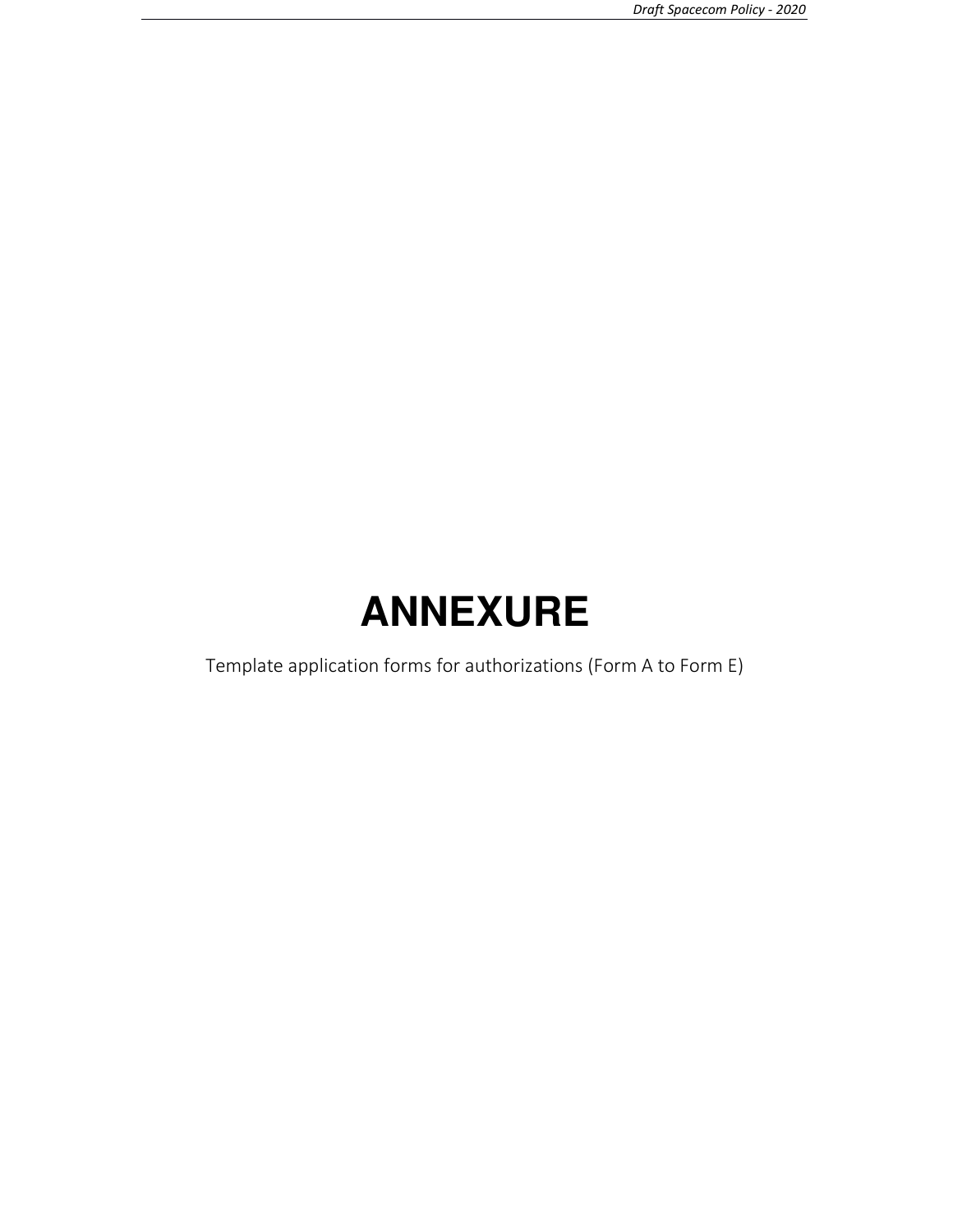# **Application for establishment of space based system for communications over India (using Indian orbit resources)**

[Completed application may be submitted to IN-SPACe, Department of Space, Antariksh Bhavan, New BEL Road, Bangalore 560 231]

## **1. Entity Information**

- a) Name of the Indian Entity:
- b) Category of the Indian Entity\* : (\* Indian government body, PSU/CPSE, Indian registered non-Government Private Entity (NGPE), company, start-up, MSME, industry, academic institution, others (pl specify))
- c) Details of the Indian Entity (include registration details) :
- d) Financial profile :
- e) Address of the Registered Office:
- f) Ownership pattern (FDI if any):
- g) Address of the Corporate Office:
- h) Address for Correspondence:
- i) Name, Designation and contact details of Authorized Person: Mobile No.: Telephone No.: Fax No.: Email address: Website:

## **2. Technical Information**

- a) Space segment details (satellite bus, propulsion, operational life, mass, power etc):
- b) Payload details:
- c) Service area:
- d) Target services:
- e) Location and details of TT&C station(s)
- f) Location and details of Satellite Control Center (SCC):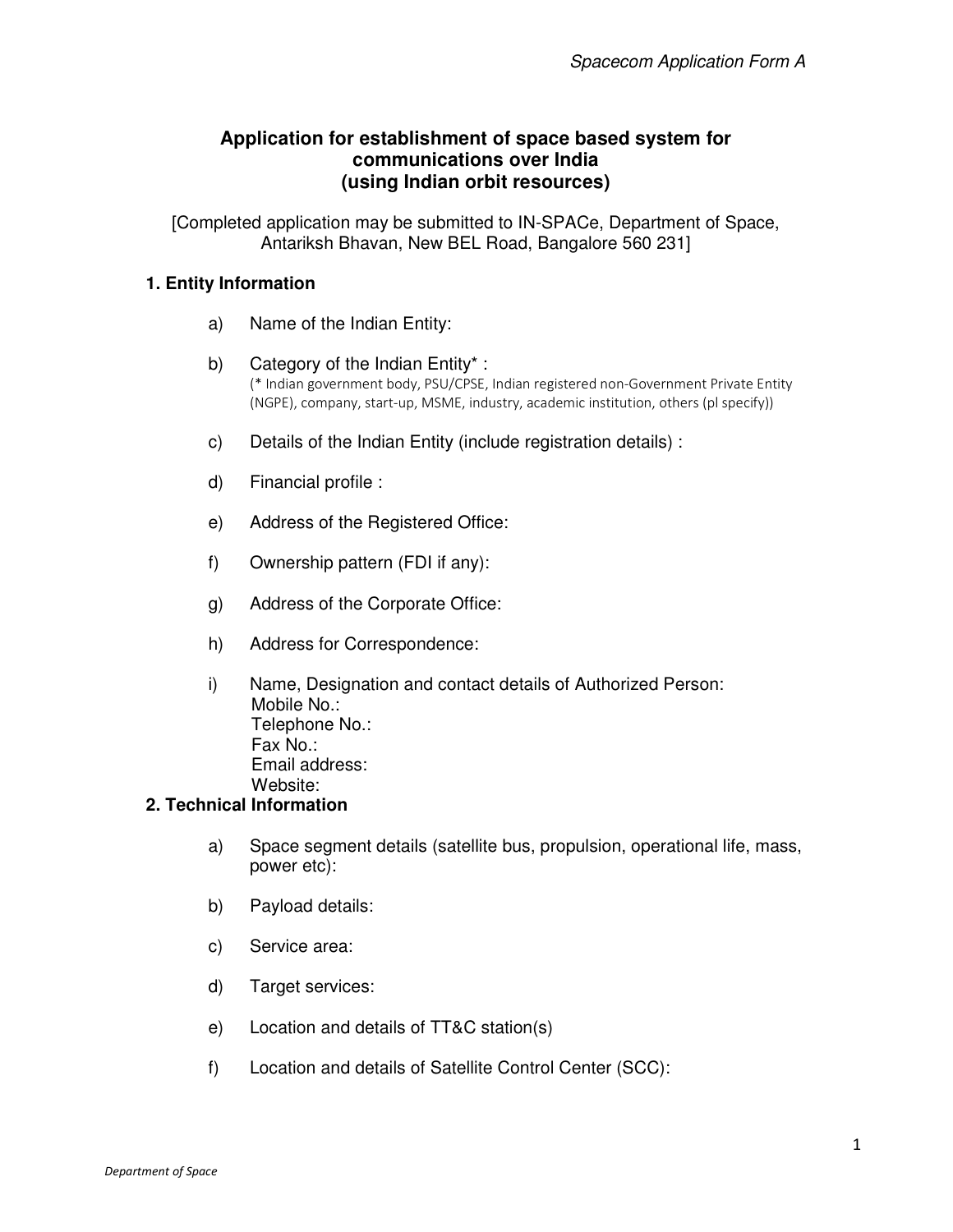- g) Whether TT&C station/SCC located outside India, if yes details of arrangements made to utilize them:
- h) Ground segment details:

## **3. Orbit-Spectrum Information**

- a) Orbital resource details:
- b) Frequency band and coverage details:
- c) Proof of obtaining orbit resources from designated PSU/CPSE, in case of utilizing available Indian orbital resources:
- d) Details of new ITU filing(s) in case of new Indian orbital resources:
- e) Interference analysis with respect to Indian ITU filings (GSO & NGSO).

## **4. Management Information**

- a) Plan for satellite realization:
- b) Launch service to be used:
- c) Expected launch schedule:
- d) Arrangements for third party liability insurance:
- e) Project schedule with key milestones:

f) Estimated budget & funding details: (Please provide detailed information a annexures/enclosures, as necessary)

## **5. Undertakings**

- a) We hereby affirm that we have read and understood the "Space Based Communication Policy of India – 2020" and "Norms, Guidelines and Procedures for Implementation of Space Based Communication Policy of India – 2020". We shall fully comply with the conditions given therein.
- b) We hereby agree to provide all the necessary technical and management details as per the requirements and any additional information as and when sought.
- c) We hereby affirm that we understood the ITU process of filing, coordination, notification and registration for new orbit spectrum resources under Indian Administration (A Brief on Frequency Coordination Process is provided in Annexure-A1). We agree to comply with such requirements and bear the applicable ITU fee and other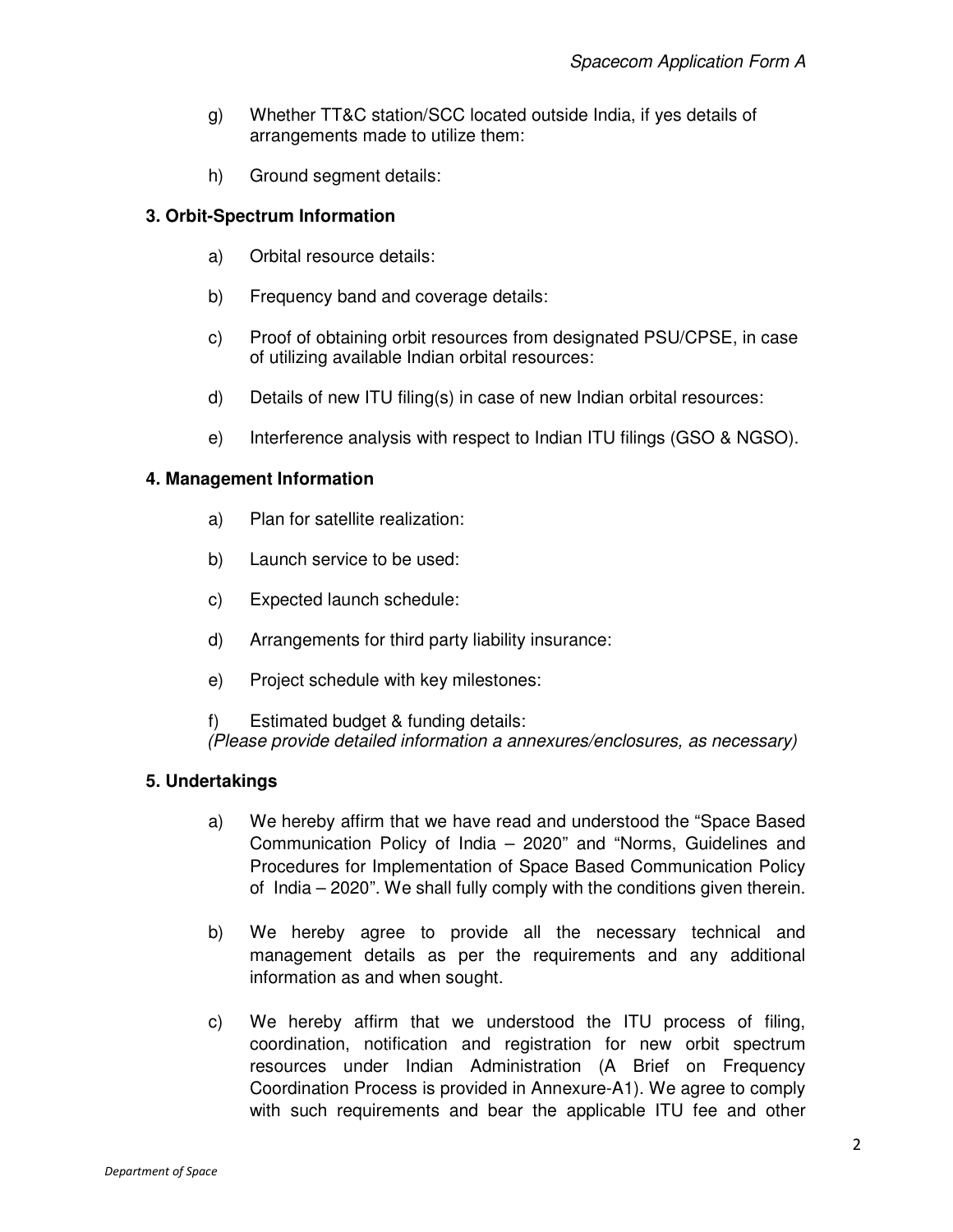charges towards the processes of acquiring new orbital resources (This is applicable if the applicant proposed to submit new ITU filing, coordinate and use it).

- d) We hereby affirm that the submitted interference analysis establishes the interference free operations and compatibility with Indian ITU filings (GSO & NGSO).
- e) We hereby agree to provide financial guarantee or insurance cover as determined by the authorizing authority, for the space assets owned by us towards fulfilment of nation's liability as per UN treaties to use the outer space.
- f) We hereby agree to participate in the meetings/discussions, at our cost, with the Indian Authorities related to authorization and subsequent operations of the proposed space based communications.
- g) We hereby agree to pay all the stipulated charges/fee towards authorization.
- h) We hereby agree to provide the necessary status reports as sought by the concerned authorities about the implementation of our project.

We hereby submit our proposal / application for due consideration for authorization.

# **Signature of the Authorized Signatory with Seal and Date**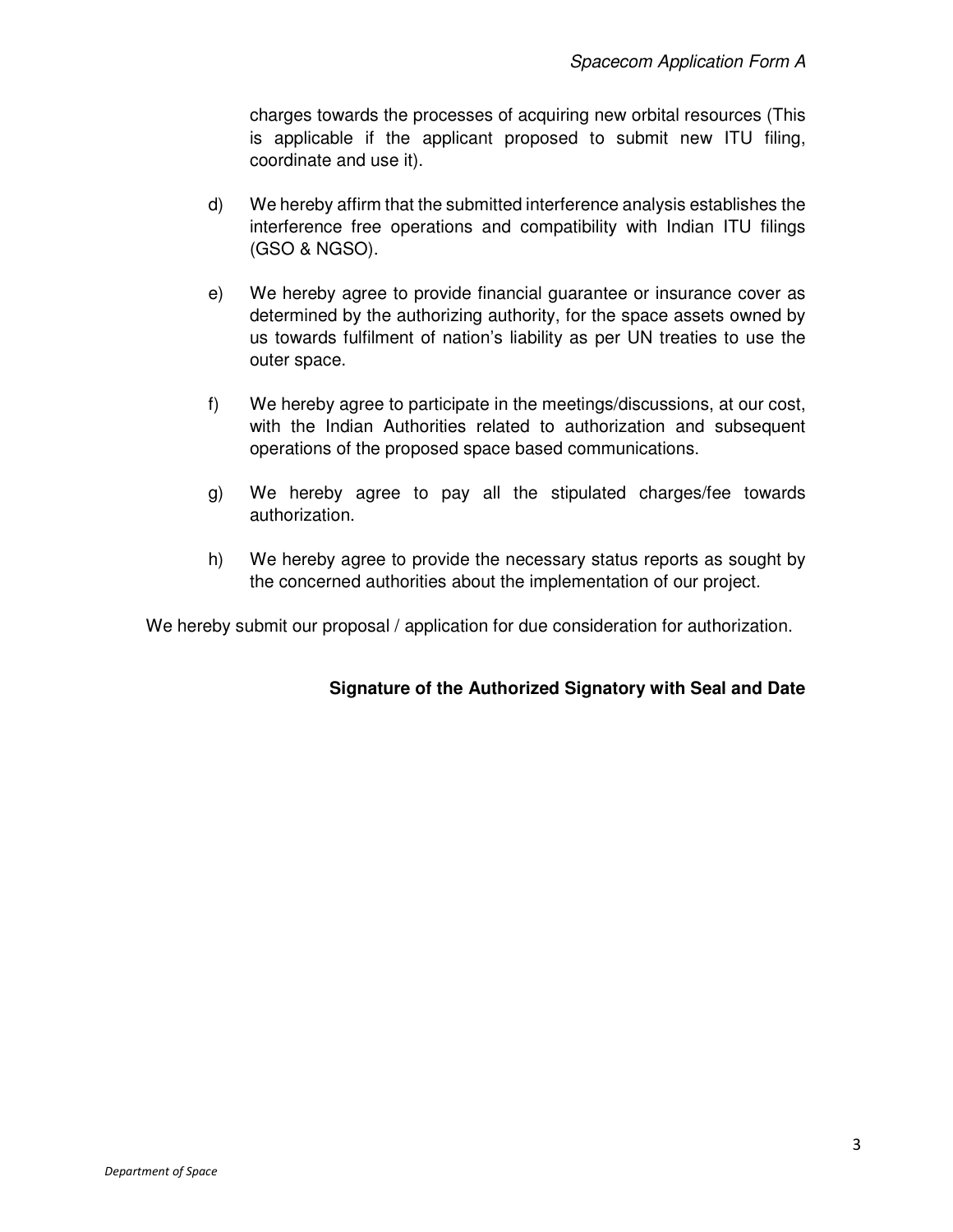# **Annexure / Attachments:**

- a) …
- b) …
- c) …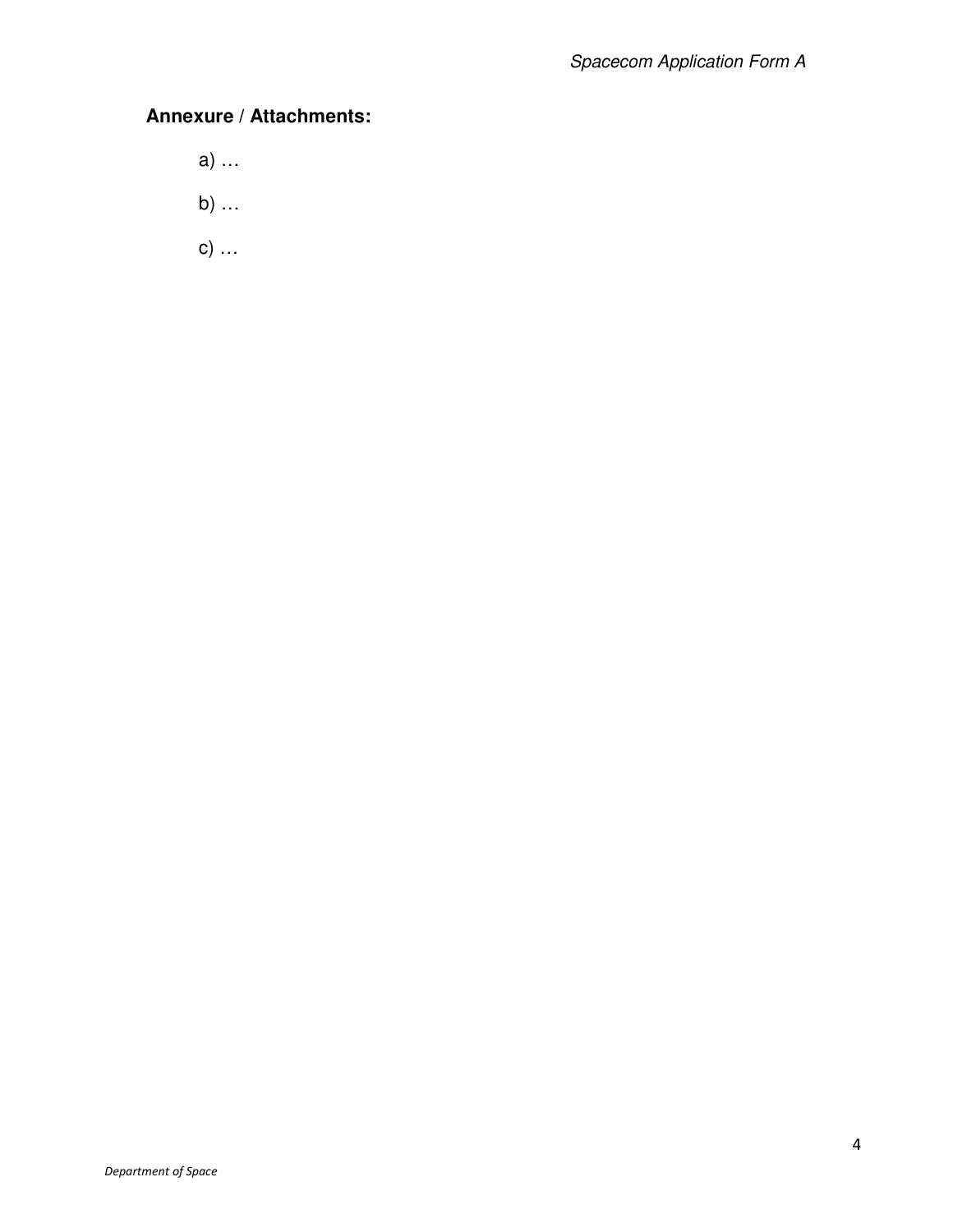#### Annexure-A1

#### A Brief on Frequency Coordination Process

The aim of Frequency coordination is for developing new orbit-spectrum assets and protecting the rights to use such resources in accordance with Radio Regulation of the International Telecommunication Union (ITU). It is a technical and regulatory process by which radio-frequency interference between different radio systems that use the same frequency is removed or mitigated and trouble free service to users is ensured.

The coordination process for non-planned band in GSO involves the following steps:

- 1) Indian commercial satellite operator through WPC (Wireless Planning & Coordination wing, DoT), the Indian Administration for ITU, has to submit a Coordination Request (CR/C) filing to ITU, providing intended use of orbital slot, frequency band, service and the technical characteristics of the payload.
- 2) WPC examines these filings from National Frequency Allocation Plan point of view. If in conformity, then WPC forwards the CR/C filing to ITU.
- 3) ITU examines this coordination request filing for compliance of regulations for its receivability including signal limits, sets a date of receipt and then publishes it with the list of affected countries along with their senior satellite networks that need to be coordinated with. The satellite has to be brought into use within 7 years from this date of receipt at ITU.
- 4) Other countries can lodge objections to this filing if they estimate that the proposed satellite can cause harmful interference to their networks with higher regulatory priority. Comments should be sent to the country of filing and ITU within four months.
- 5) Indian commercial satellite operator, with the consultation of DOS, through WPC, should initiate coordination with other countries identified by ITU to reach for a technical agreement that includes establishment of satellite and ground system technical parameters, conditions, sharing of available spectrum resources, and other negotiations to co-exist with the affected satellite network of other countries. These coordination agreements reached with other operators need to be approved by WPC and by the similar entities of the other country.
- 6) Since coordination process is a complex and long drawn process, depending on the orbital separation & coverage, the coordination with one country itself can take typically 2-3 years involving multiple meetings. Indian commercial satellite operator, after reaching coordination agreement, preferably with all the ITU identified countries or with critical countries, should launch and deploy a satellite to bring into use of the frequencies and operate for a minimum of 90 days at the designated orbital slot.
- 7) To record the frequencies and the technical parameters coordinated in the Master International Frequency Register (MIFR) of ITU, India satellite operator should submit 'Notification' and 'Due Diligence' information to ITU as given hereunder:

First notification filing needs to be submitted within 7 years from the date of receipt of CR/C filing. This filing projects the coordination status with the countries identified by ITU. ITU will publish the initial notification received from country as PART I-S and then in PART II-S, the final MIFR.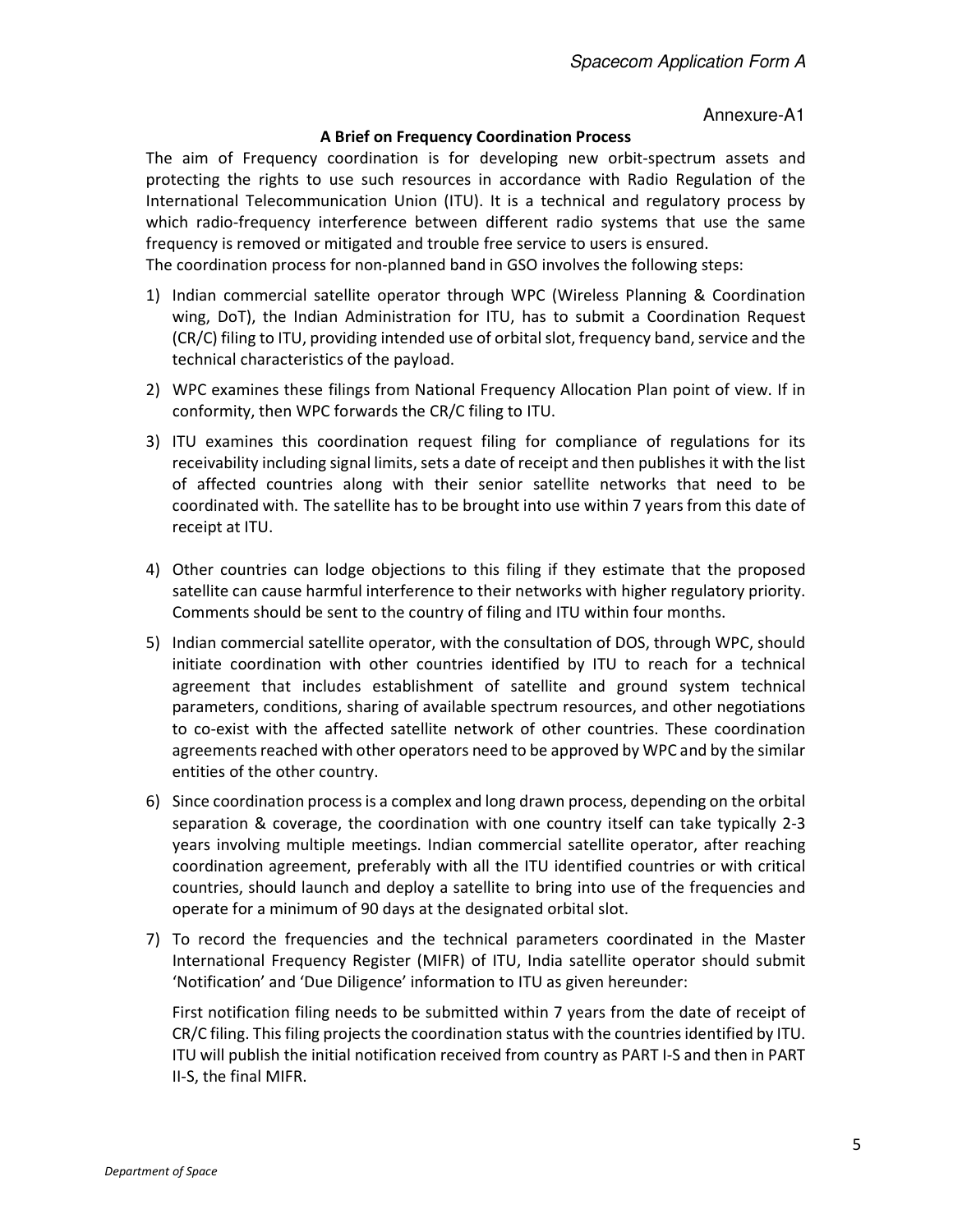In addition, 'Due Diligence' (ITU-R RESOLUTION 49) filing with the details of the satellites brought into use with projected frequency bands, satellite manufacturing contract details and launch contract details need to be sent to ITU within the validity period.

To complete above processes, ITU gives seven years for non-planned bands and eight years for planned bands. Recording of the coordinated orbit-frequency resources in MIFR is essential as it gives international recognition and protection from harmful interferences from the junior satellite networks.

- 8) If coordination could not be completed with any priority network then the new satellite network cannot claim protection from harmful interference and cannot cause any harmful interference to such prior networks. In short, it must operate only on non-interferencenon-protection basis in respect of those assignments.
- 9) Certain networks with higher priority may get suppressed, if they are not able to bring the satellite network within the regulatory period.

------------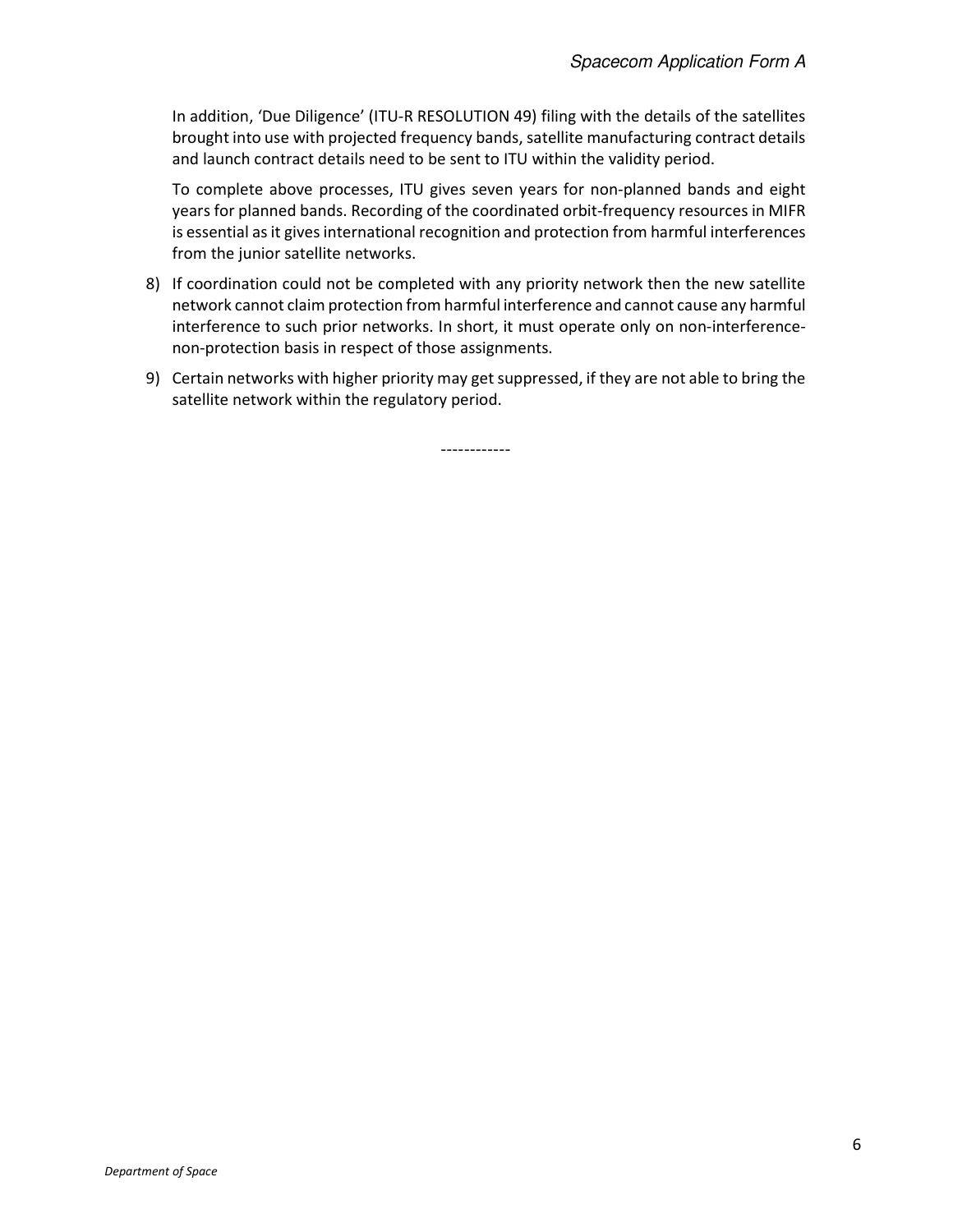# **Application for Establishment of space based system for communications over India (using Non-Indian orbit resources)**

[Completed application may be submitted to IN-SPACe, Department of Space, Antariksh Bhavan, New BEL Road, Bangalore 560 231]

## **1. Entity Information**

- a) Name of the Indian Entity:
- b) Category of the Indian Entity\* : (\* Indian government body, PSU/CPSE, Indian registered non-Government Private Entity (NGPE), company, start-up, MSME, industry, academic institution, others (pl specify))
- c) Details of the Indian Entity (include registration details) :
- d) Financial profile :
- e) Address of the Registered Office:
- f) Ownership pattern (FDI if any):
- g) Address of the Corporate Office:
- h) Address for Correspondence:
- i) Name, Designation and contact details of Authorized Person: Mobile No.: Telephone No.: Fax No.: Email address: Website:

## **2. Technical Information**

- a) Space segment details (satellite bus, propulsion, operational life, mass, power etc):
- b) Payload details:
- c) Service area:
- d) Target services:
- e) Location and details of TT&C station(s)
- f) Location and details of Satellite Control Center (SCC):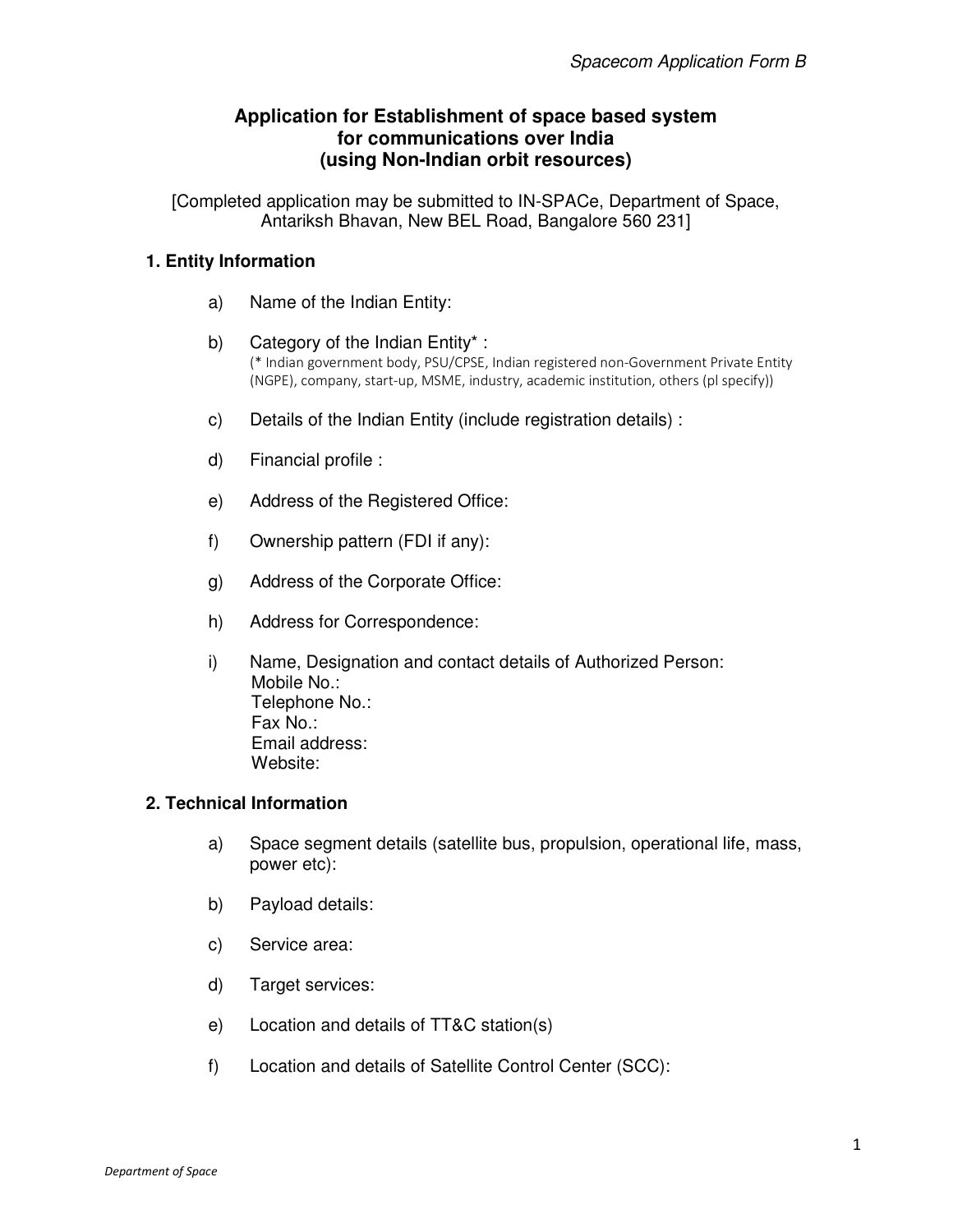- g) Whether TT&C station/SCC located outside India, if yes details of arrangements made to utilize them:
- h) Ground segment details:

## **3. Orbit-Spectrum Information**

- a) Orbital resource details (including ITU publication details):
- b) Frequency band and coverage details:
- c) Details of arrangements made with the concerned foreign administration for using orbital resources (Please enclose agreement or relevant documents):
- d) In case the space asset is leased, the details of lease (Please furnish the relevant documents):
- e) Details of arrangements made with the concerned foreign administration and foreign operator (if applicable), and the proposed mechanism to eventually bring the orbital resources under Indian administration (Please enclose relevant documents):
- f) Details of coordination agreements made for the proposed orbital resources:
- g) Interference analysis with respect to Indian ITU filings (GSO & NGSO).

## **4. Management Information**

#### **i. In case the asset is owned by the applicant**

- a) Plan for satellite realization:
- b) Launch service to be used:
- c) Expected launch schedule:
- d) Arrangements for third party liability insurance:
- e) Project schedule with key milestones:
- f) Estimated budget & funding details:

## **ii. In case the asset is leased by the applicant**

a) Name of the satellite: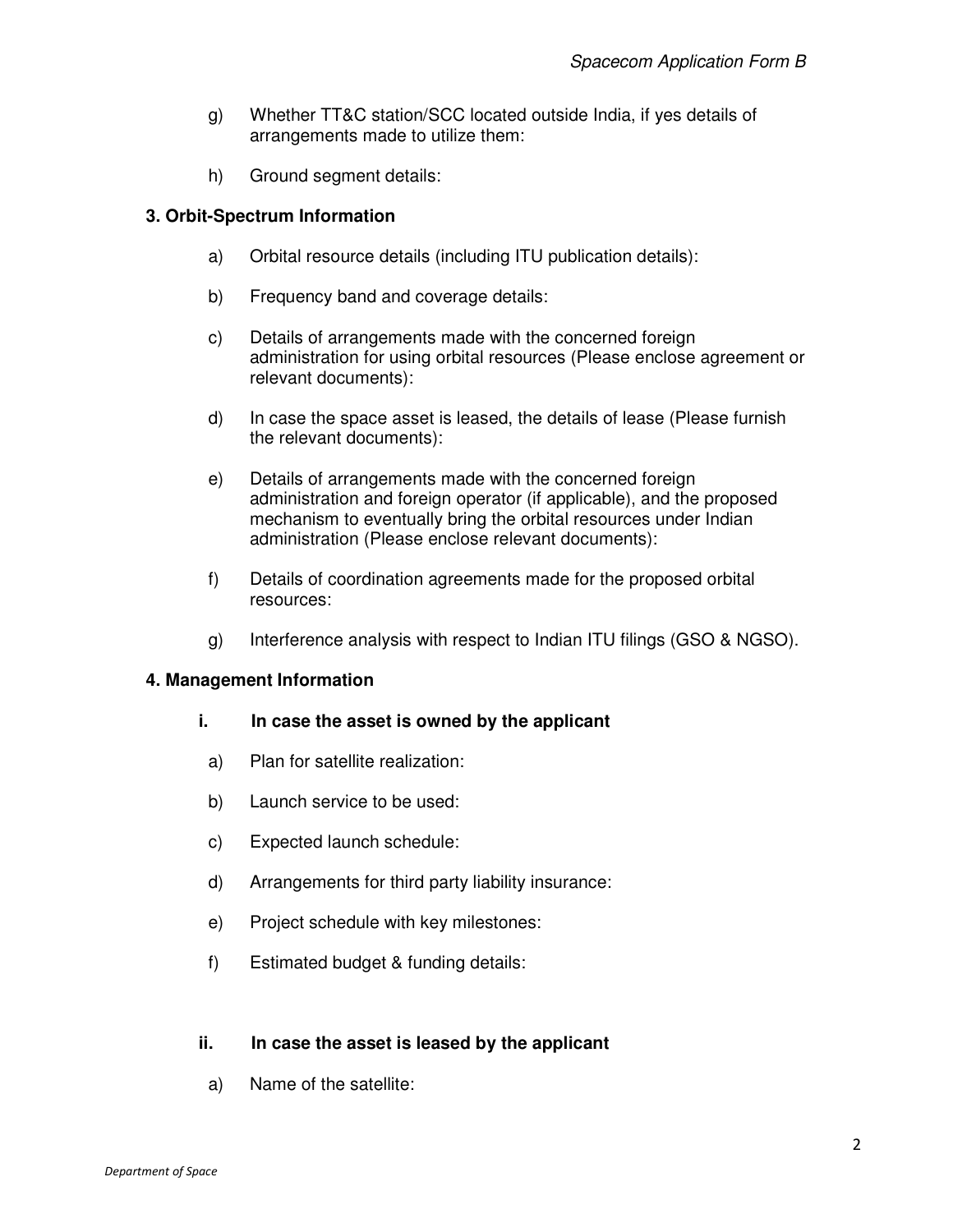- b) Details of the satellite operator:
- c) Payloads carried on the satellite:
- d) The payload proposed for utilization over India:
- e) Launch date:
- f) Remaining life:

(Please provide detailed information a annexures/enclosures, as necessary)

#### **5. Undertakings**

- a) We hereby affirm that we have read and understood the "Space Based Communication Policy of India – 2020" and "Norms, Guidelines and Procedures for Implementation of Space Based Communication Policy of India – 2020". We shall fully comply with the conditions given therein.
- b) We hereby agree to provide all the necessary technical and management details as per the requirements and any additional information as and when sought.
- c) We hereby commit that we have made an appropriate arrangement with the concerned foreign administration and the satellite operator (if applicable) such that the authorized orbital resources are eventually brought under Indian administration, through Indian ITU filing.
- d) We hereby affirm that we understood the ITU process of filing, coordination, notification and registration for new orbit spectrum resources under Indian Administration. We agree to submit a new filing under Indian administration and comply with such requirements and to bear the applicable ITU fee and other charges towards the processes of acquiring new orbital resources. We also agree to provide periodic updates on the progress made.
- e) We hereby affirm that the submitted interference analysis establishes the interference free operations and compatibility with Indian ITU filings (GSO & NGSO).
- f) We understand that the authorization will be subject to review in case of any unresolved frequency coordination issue of Indian ITU filing of national importance with the concerned foreign satellite operator and/or administration.
- g) We hereby agree to provide financial guarantee or insurance cover as determined by the authorizing authority, for the space assets owned by us towards fulfilment of nation's liability as per UN treaties to use the outer space.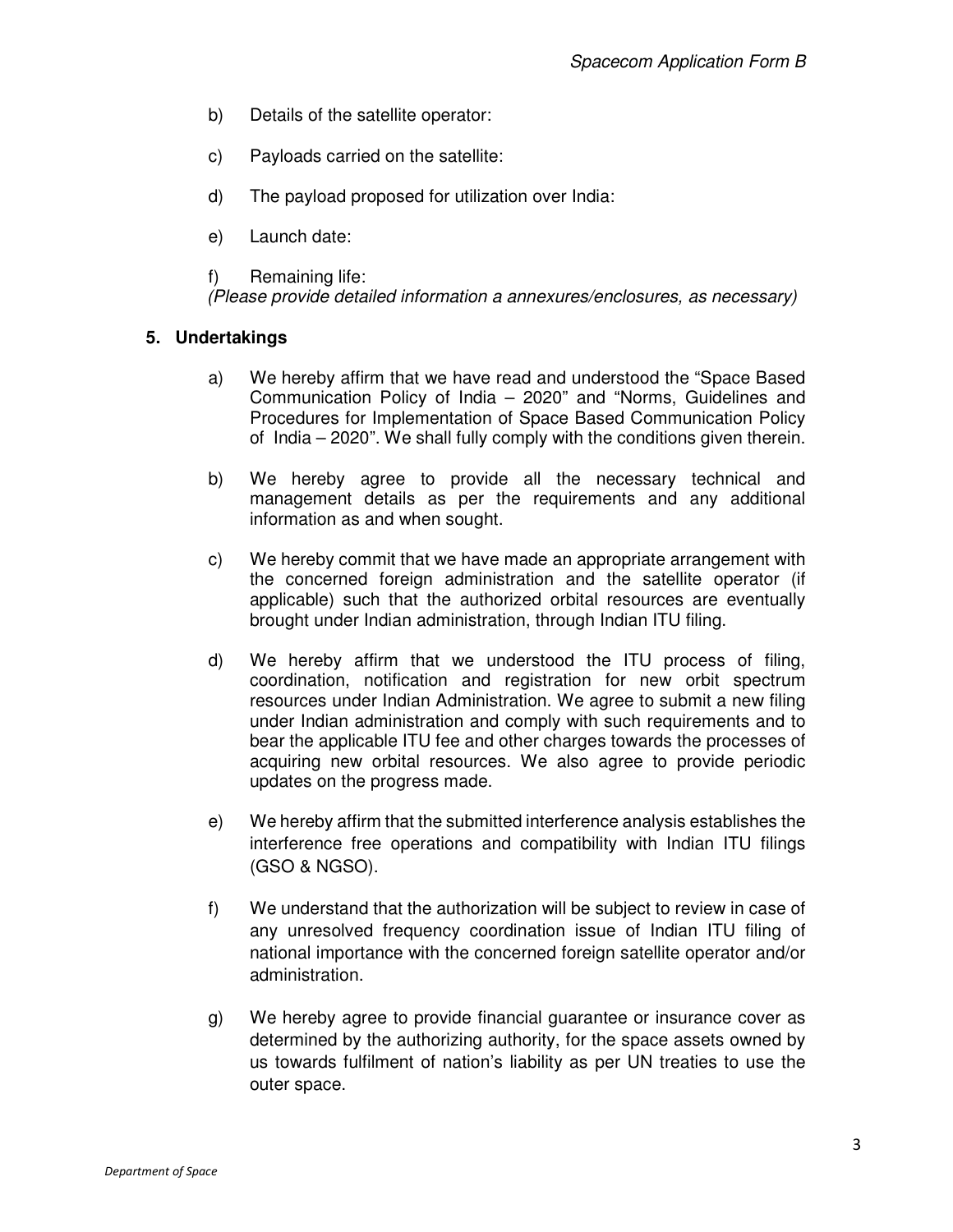- h) We hereby agree to participate in the meetings/discussions, at our cost, with the Indian Authorities related to authorization and subsequent operations of the proposed space based communications.
- i) We hereby agree to pay all the stipulated charges/fee towards authorization.
- j) We hereby agree to provide the necessary status reports as sought by the concerned authorities about the implementation of our project (applicable for proposals to bring new satellites).

We hereby submit our proposal / application for due consideration for authorization.

# **Signature of the Authorized Signatory with Seal and Date**

## **Annexure / Attachments:**

- a) …
- b) …
- c) …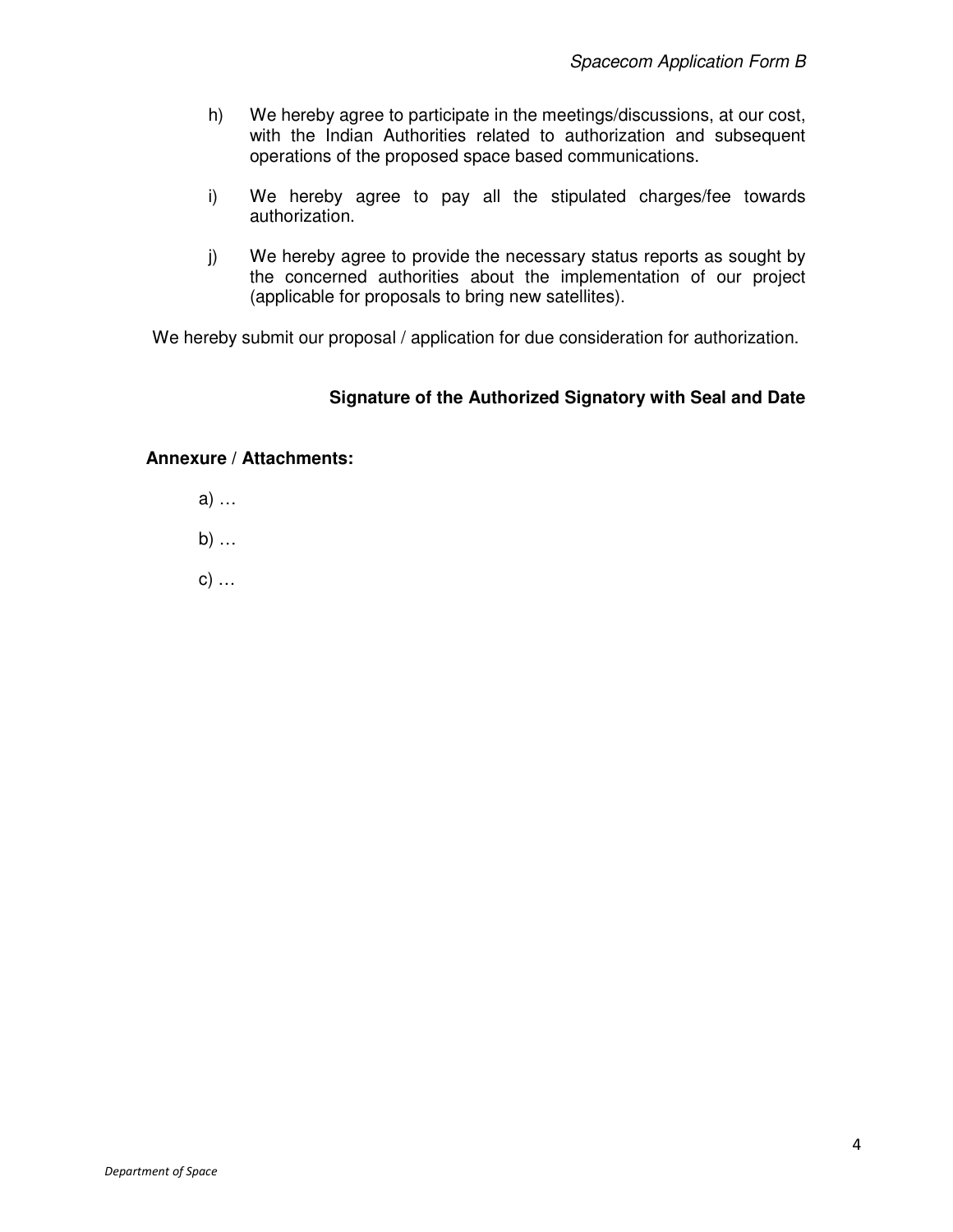# **Application for Establishment of Space Based Communication System for communications exclusively outside India (using Indian or Non-Indian orbit resources)**

[Completed application may be submitted to IN-SPACe, Department of Space, Antariksh Bhavan, New BEL Road, Bangalore 560 231]

# **1. Entity Information**

- a) Name of the Indian Entity:
- b) Category of the Indian Entity\* :

(\* Indian government body, PSU/CPSE, Indian registered non-Government Private Entity (NGPE), company, start-up, MSME, industry, academic institution, others (pl specify))

- c) Details of the Indian Entity (include registration details) :
- d) Financial profile :
- e) Address of the Registered Office:
- f) Ownership pattern (FDI if any):
- g) Address of the Corporate Office:
- h) Address for Correspondence:
- i) Name, Designation and contact details of Authorized Person: Mobile No.: Telephone No.: Fax No.: Email address: Website:

# **2. Technical Information**

- a) Space segment details (satellite bus, propulsion, operational life, mass, power etc):
- b) Payload details:
- c) Service area:
- d) Target services:
- e) Location and details of TT&C station(s)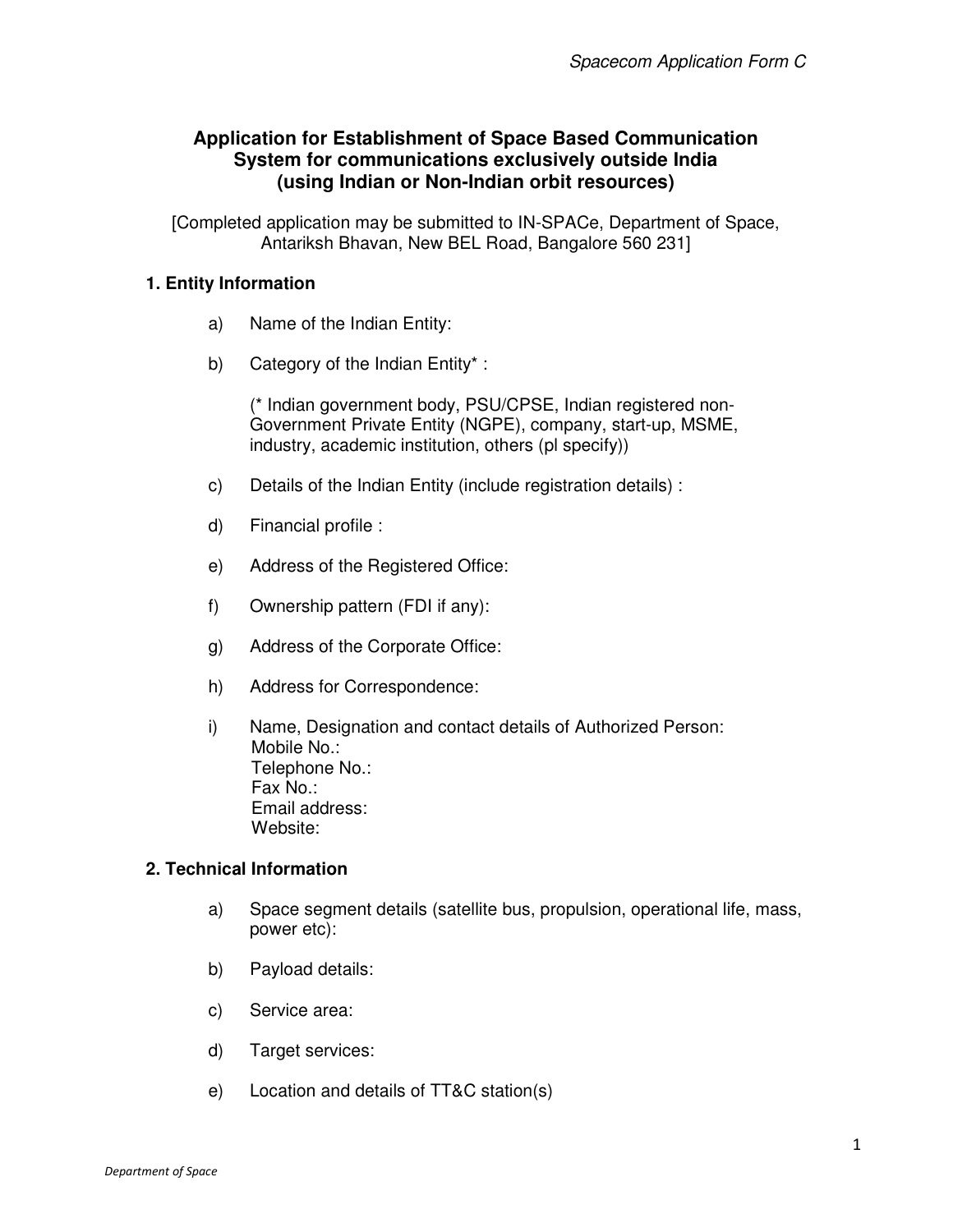f) Location and details of Satellite Control Center (SCC):

## **3. Orbit-Spectrum Information**

- a) Orbital resource details (including ITU publication details):
- b) Frequency band and coverage details:

## **4. Management Information**

- a) Plan for satellite realization:
- b) Launch service to be used:
- c) Expected date of launch:
- d) Arrangements for third party liability insurance:
- e) Project schedule with key milestones:

f) Estimated budget & funding details: (Please provide detailed information a annexures/enclosures, as necessary)

## **5. Undertakings**

- a) We hereby affirm that we have read and understood the "Space Based Communication Policy of India – 2020" and "Norms, Guidelines and Procedures for Implementation of Space Based Communication Policy of India – 2020". We shall fully comply with the conditions given therein.
- b) We hereby agree to provide all the necessary technical and management details as per the requirements and any additional information as and when sought.
- c) We hereby affirm that the submitted interference analysis establishes the interference free operations and compatibility with Indian ITU filings (GSO & NGSO).
- d) We hereby agree to provide financial guarantee or insurance cover as determined by the authorizing authority, for the space assets owned by us towards fulfilment of nation's liability as per UN treaties to use the outer space.
- e) We hereby agree to participate in the meetings/discussions, at our cost, with the Indian Authorities related to authorization and subsequent operations of the proposed space based communications.
- f) We hereby agree to pay all the stipulated charges/fee towards authorization.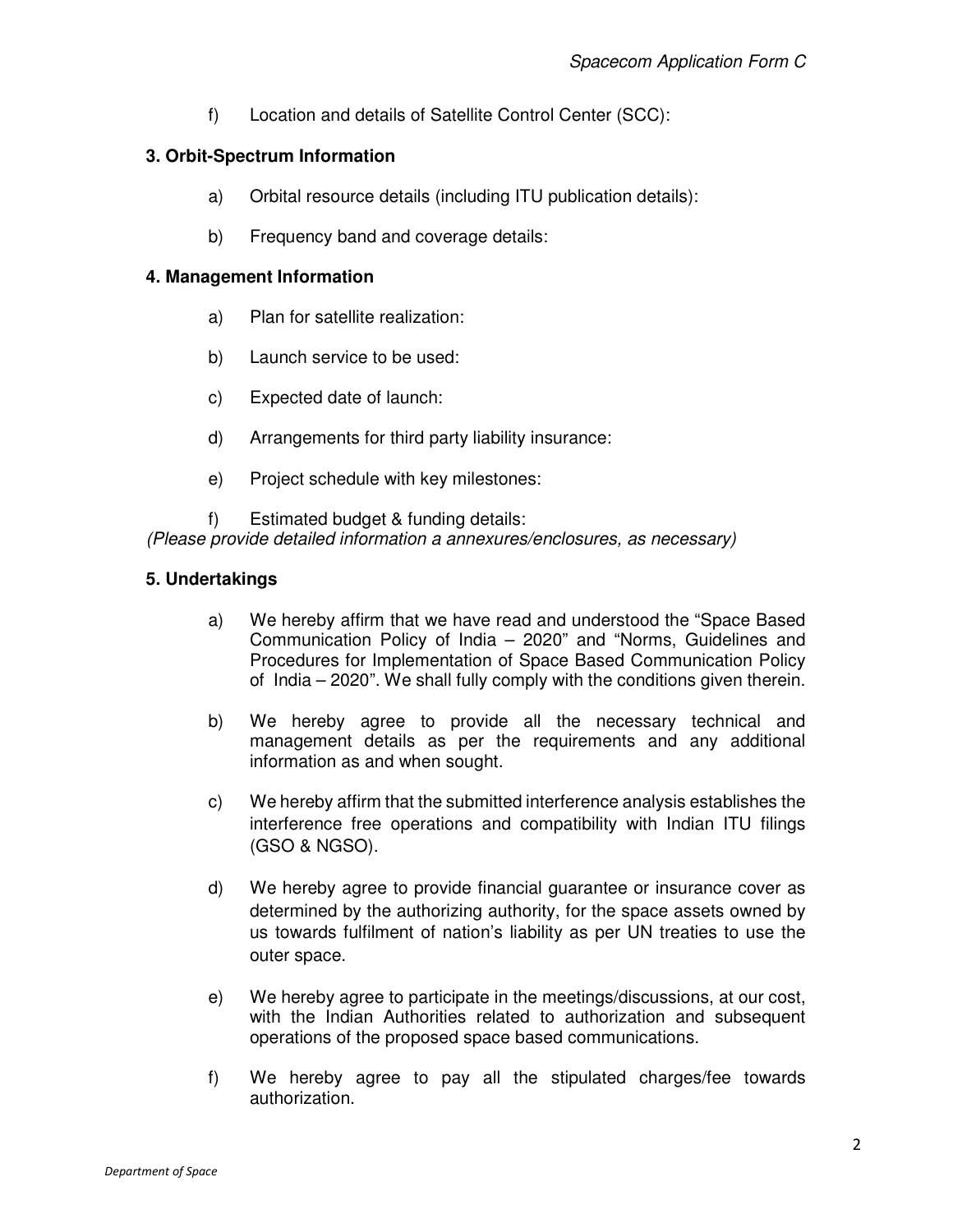We hereby submit our proposal / application for due consideration for authorization.

# **Signature of the Authorized Signatory with Seal and Date**

# **Annexure / Attachments:**

a) … b) …

c) …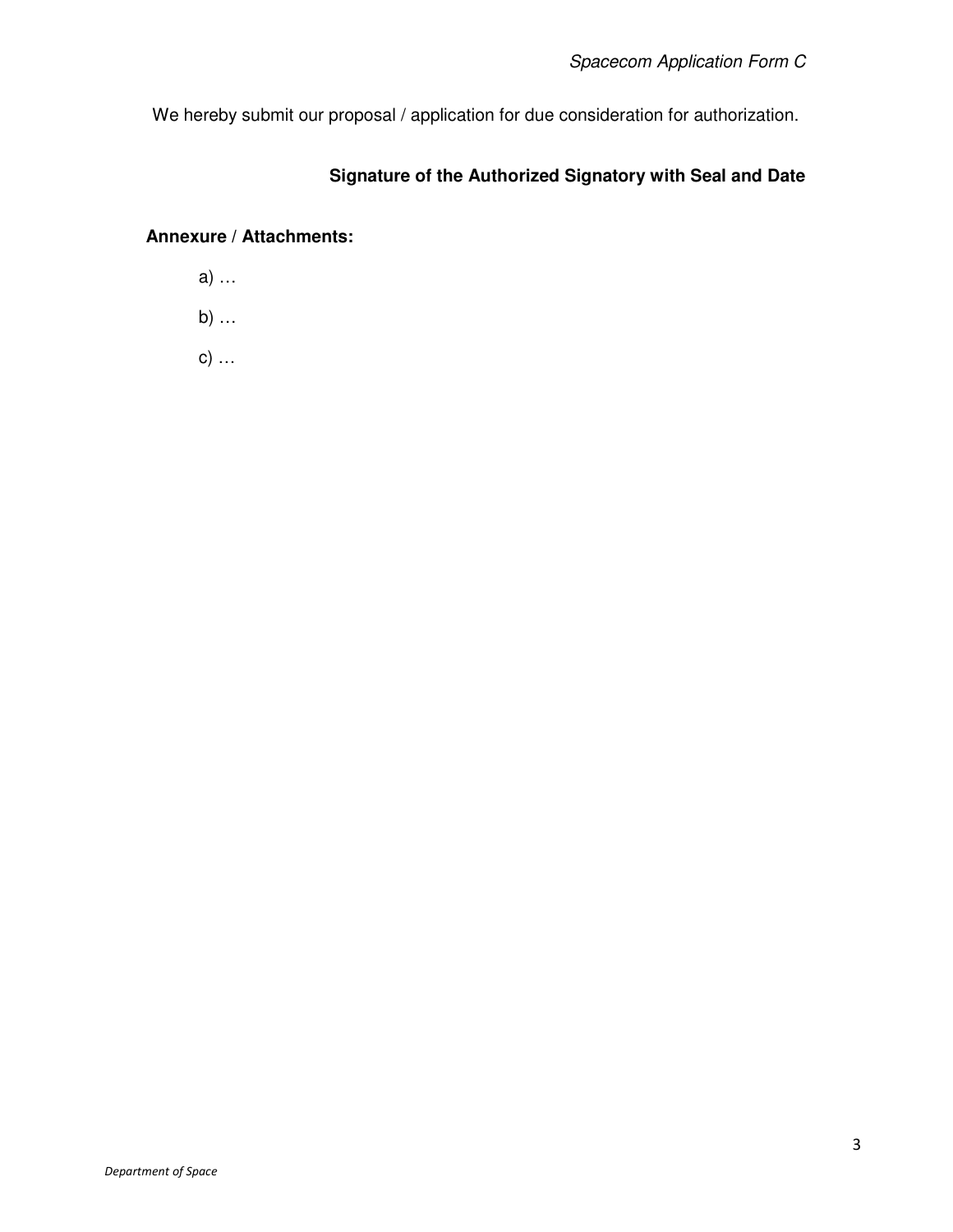# **Application for D. Establishment and utilization of NGSO communication systems for service over India**

[Completed application may be submitted to IN-SPACe, Department of Space, Antariksh Bhavan, New BEL Road, Bangalore 560 231]

## **1. Entity Information**

- a) Name of the Indian Entity:
- b) Category of the Indian Entity\* :

(\* Indian government body, PSU/CPSE, Indian registered non-Government Private Entity (NGPE), company, start-up, MSME, industry, academic institution, others (pl specify))

- c) Details of the Indian Entity (include registration details) :
- d) Financial profile :
- e) Address of the Registered Office:
- f) Ownership pattern (FDI if any):
- g) Address of the Corporate Office:
- h) Address for Correspondence:
- i) Name, Designation and contact details of Authorized Person: Mobile No.: Telephone No.: Fax No.: Email address: Website:

#### **2. Technical Information**

- a) Space segment details (constellation, number of satellites, active & backup satellites):
- b) Payload details:
- c) Service area:
- d) On-board beams & switching capability:
- e) Target services:
- f) Location and details of TT&C station(s)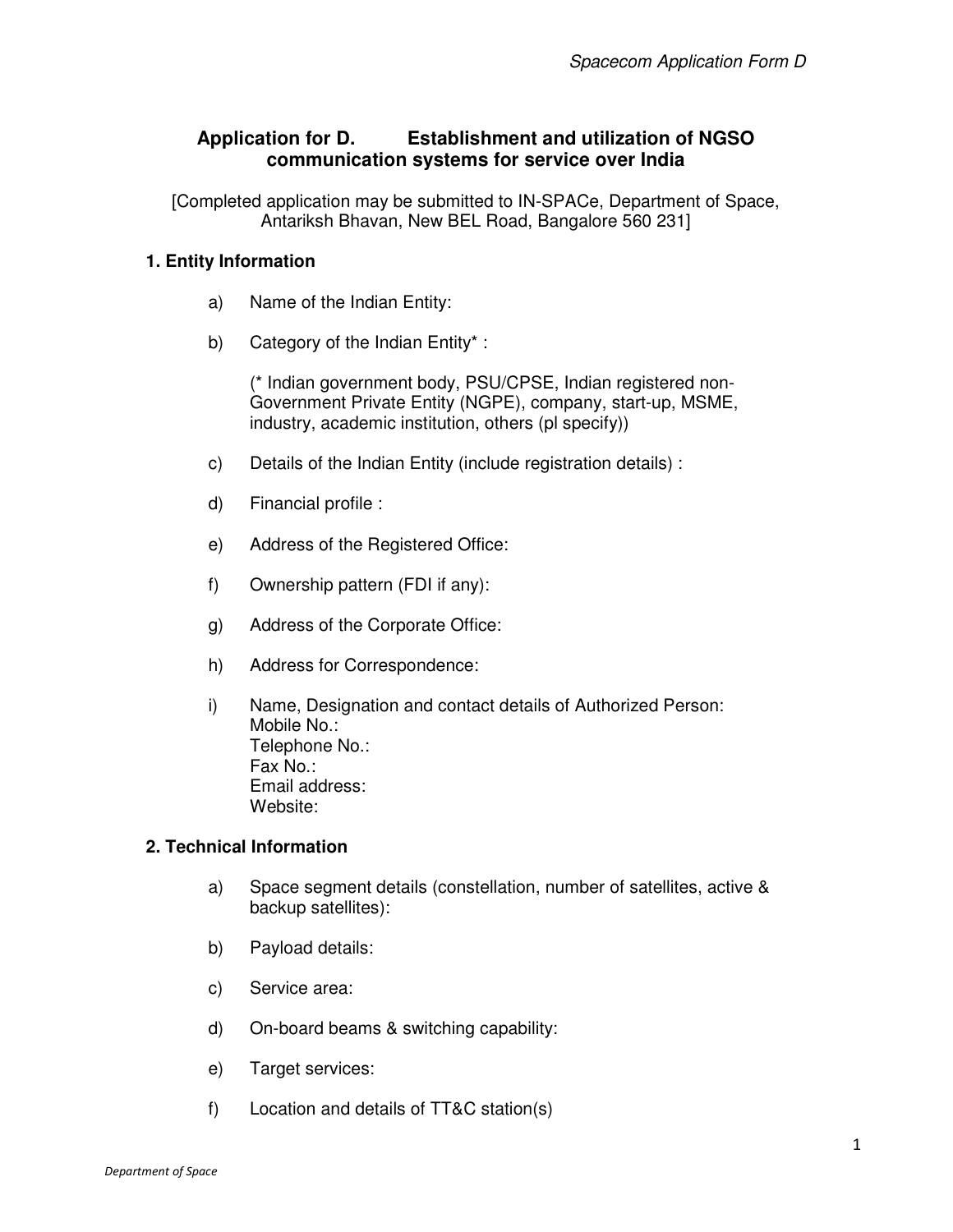- g) Location and details of Satellite Control Center (SCC):
- h) Whether TT&C station/SCC located outside India, if yes details of arrangements made to utilize them:
- i) Encryptions details:
- j) Details of access for security assessments:
- k) Details of access for interference monitoring:
- l) Gateway details:
- m) User segment & OEM details:

## **3. Orbit-Spectrum Information**

- a) Orbital resource details (including ITU publication details):
- b) Frequency band and coverage details:
- c) Details of arrangements made for using orbit resources (please furnish the relevant documents):
- d) Interference analysis with respect to Indian ITU filings (GSO & NGSO).
- e) Details of coordination agreements made for the use of proposed orbital resources:

## **4. Management Information**

- a) Service start date:
- b) Details of backup/redundancies:

(Please provide detailed information a annexures/enclosures, as necessary)

## **5. Undertakings**

- a) We hereby affirm that we have read and understood the "Space Based Communication Policy of India – 2020" and "Norms, Guidelines and Procedures for Implementation of Space Based Communication Policy of India – 2020". We shall fully comply with the conditions given therein.
- b) We hereby agree to provide all the necessary technical and management details as per the requirements and any additional information as and when sought.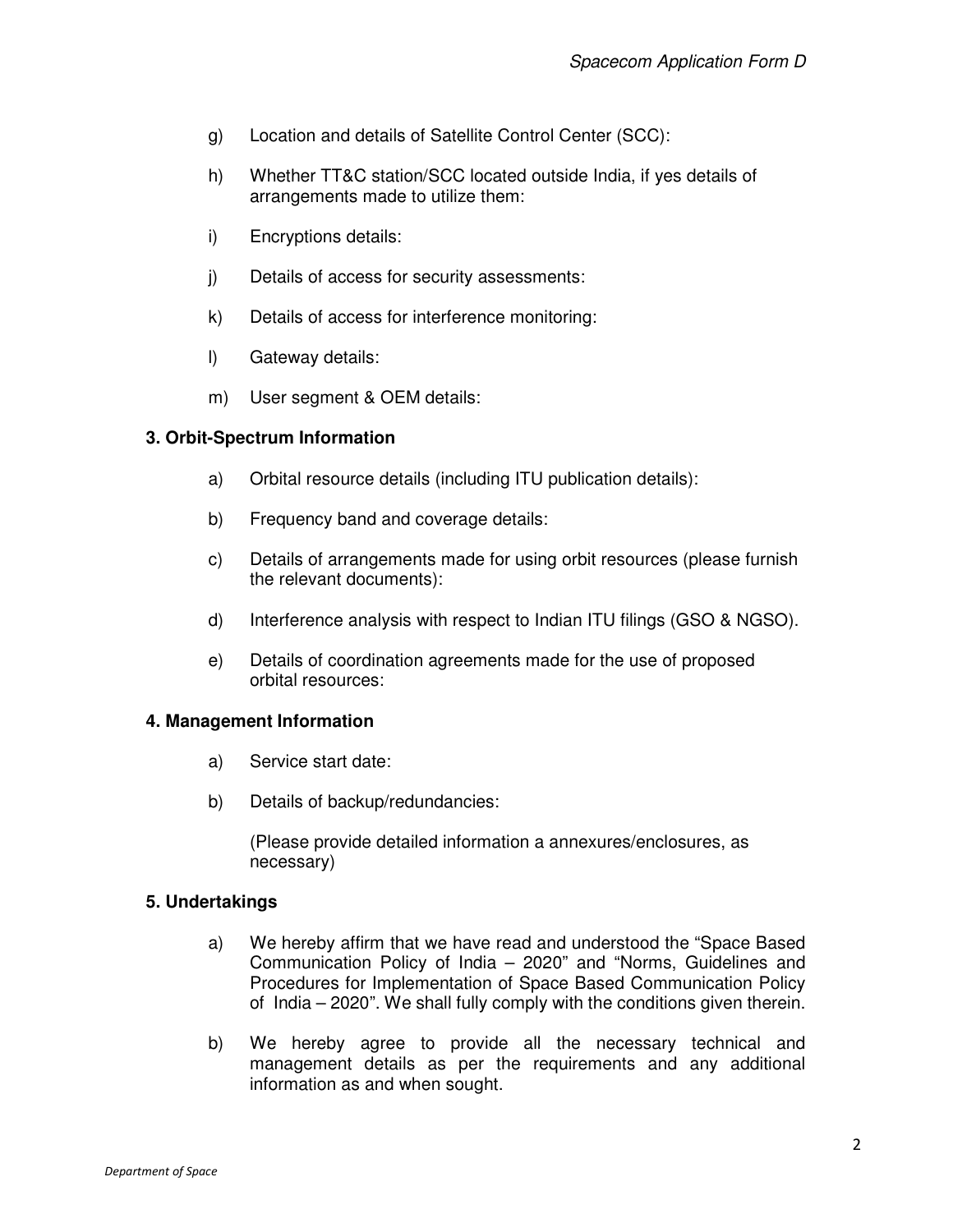- c) We hereby affirm that the submitted interference analysis establishes the interference free operations and compatibility with Indian ITU filings (GSO & NGSO).
- d) We hereby commit to establish user gateways, interference monitoring facilities and cyber security control & monitoring in India and provide access GOI as needed.
- e) We hereby agree to provide financial guarantee or insurance cover as determined by the authorizing authority, for the space assets owned by us towards fulfilment of nation's liability as per UN treaties to use the outer space (applicable if the applicant proposes to bring in its own constellation).
- f) We understand that the authorization will be subject to review in case of any unresolved frequency coordination issue of Indian ITU filing of national importance with the concerned foreign satellite operator and/or administration.
- g) We hereby agree to participate in the meetings/discussions, at our cost, with the Indian Authorities related to authorization and subsequent operations of the proposed space based communications.
- h) We hereby agree to pay all the stipulated charges/fee towards authorization.

We hereby submit our proposal / application for due consideration for authorization.

## **Signature of the Authorized Signatory with Seal and Date**

## **Annexure / Attachments:**

- a) …
- b) …
- c) …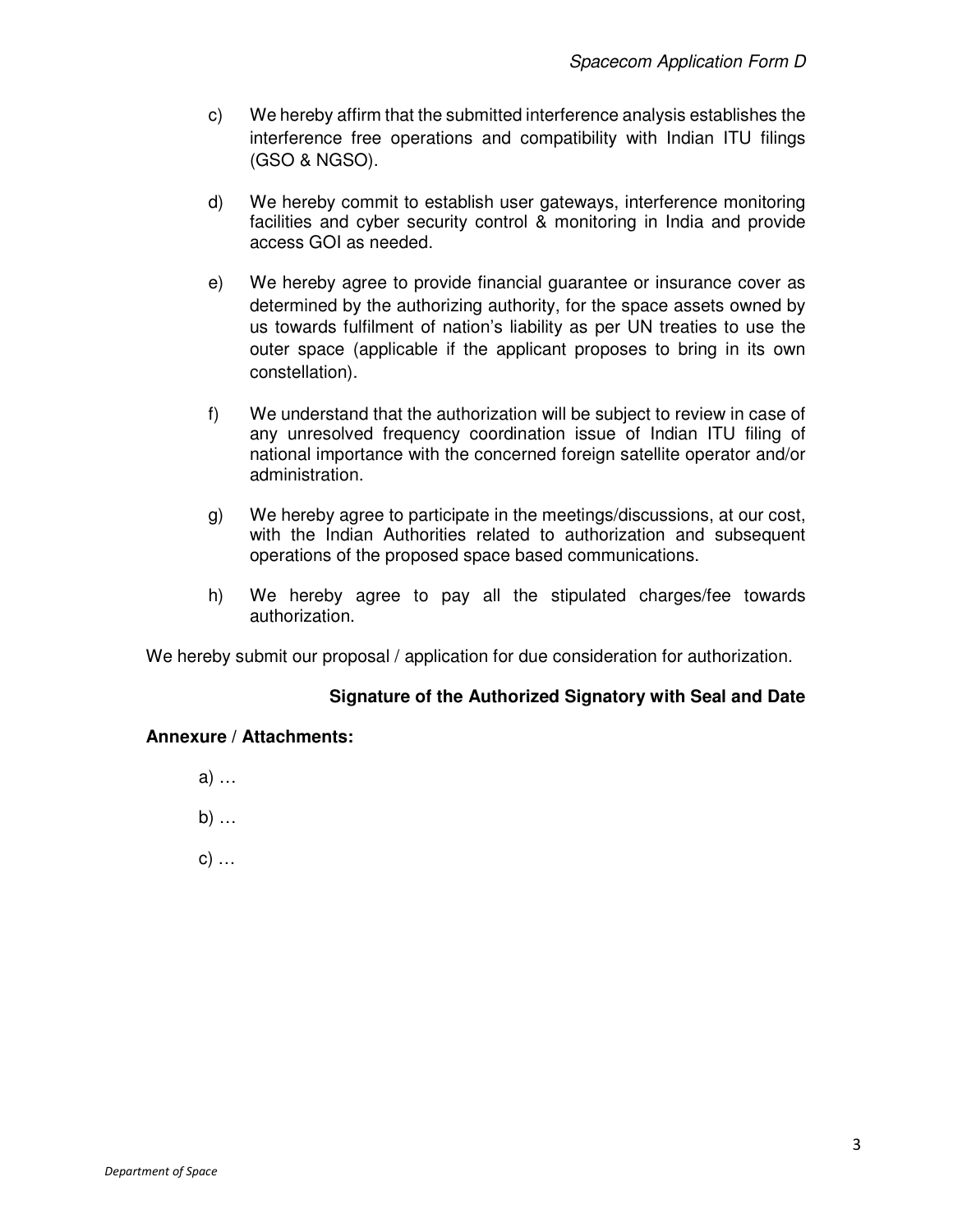# **Application for Authorization for Establishment of Ground Segments for Space Asset Operations in Indian Territory (TT&C station(s) and SCC)**

[Completed application may be submitted to IN-SPACe, Department of Space, Antariksh Bhavan, New BEL Road, Bangalore 560 231]

## **1. Entity Information**

- c) Name of the Indian Entity:
- d) Category of the Indian Entity\* : (\* Indian government body, PSU/CPSE, Indian registered non-Government Private Entity (NGPE), company, start-up, MSME, industry, academic institution, others (pl specify))
- e) Details of the Indian Entity (include registration details) :
- f) Financial profile :
- g) Address of the Registered Office:
- h) Ownership pattern (FDI if any):
- i) Address of the Corporate Office:
- j) Address for Correspondence:
- k) Name, Designation and contact details of Authorized Person: Mobile No.: Telephone No.: Fax No.: Email address: Website:

#### **2. Technical Information – TT&C Station**

- a) Location of TT&C station
- b) Frequency band & Frequency range:
- c) Antenna size:
- d) Max uplink power:
- e) Tracking capability:
- f) Details of SCC operating the TT&C station:
- g) Details of satellites planned for tracking:

## **3. Technical Information - Satellite Control Center (SCC)**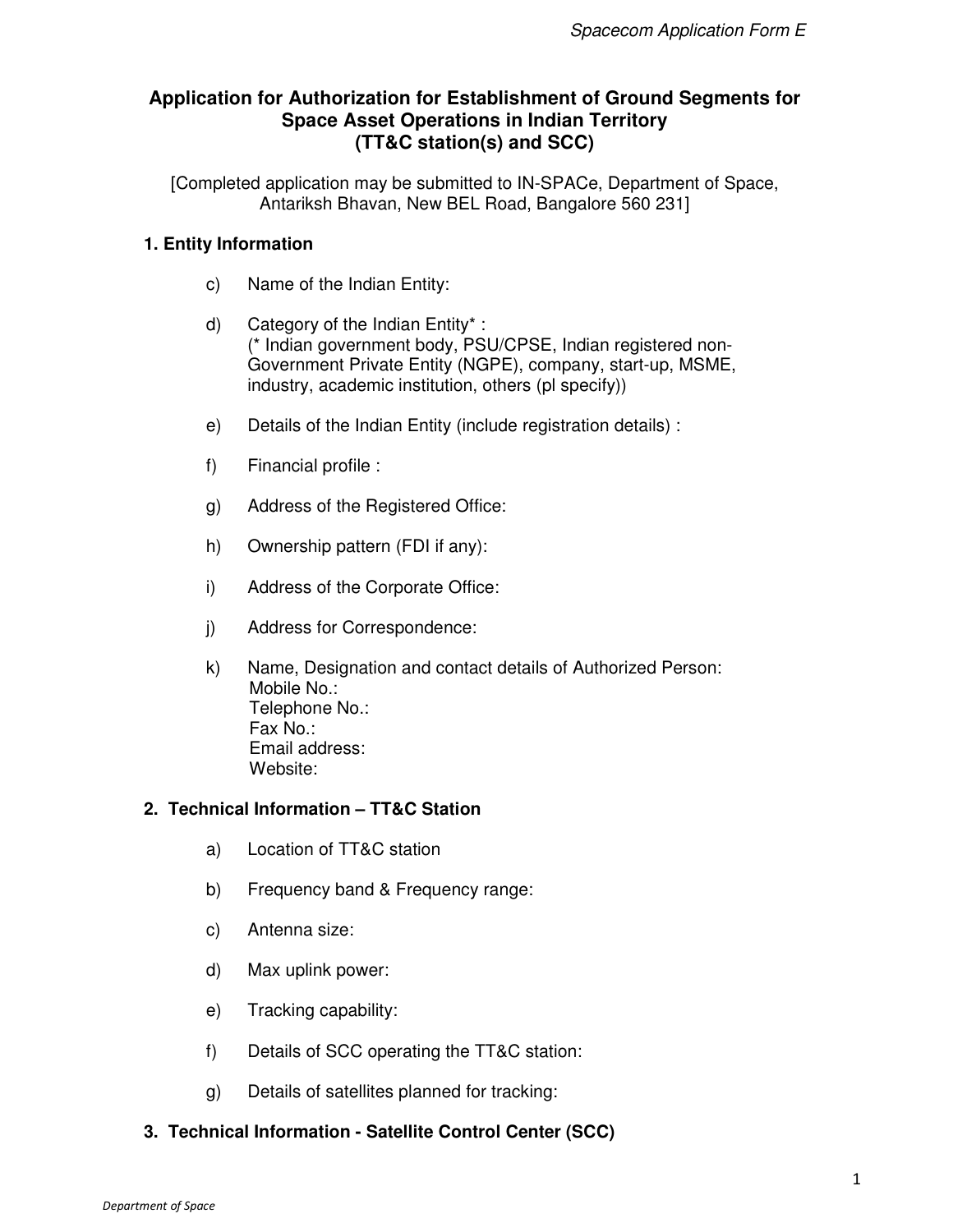- a) Location of SCC:
- b) Details of satellites planned for monitoring, tracking & controlling
- c) Orbit details of the satellites:
- d) Details of Back-up or mirror SCC:
- e) Details of arrangements for controlling third party satellites:

## **4. Management Information**

- a) Expected date of commencement of operations:
- b) Project schedule with key milestones:

c) Estimated budget & funding details: (Please provide detailed information a annexures/enclosures, as necessary)

## **5. Undertakings**

- a) We hereby affirm that we have read and understood the "Space Based Communication Policy of India – 2020" and "Norms, Guidelines and Procedures for Implementation of Space Based Communication Policy of India – 2020". We shall fully comply with the conditions given therein.
- b) We hereby agree to provide all the necessary technical and management details as per the requirements and any additional information as and when sought.
- c) We hereby agree to participate in the meetings/discussions, at our cost, with the Indian Authorities related to authorization and subsequent operations of the proposed TT&C station and/or SCC.
- d) We hereby affirm that proposed ground segment shall not cause harmful interference is caused to other operational satellite networks. In case of any complaints received we hereby agree to eliminate such inferences immediately and we agree to shut off the operations if the interferences cannot be eliminated.
- e) We hereby agree to obtain the necessary clearances from Wireless Planning and Coordination Wing (WPC) and Network Operations Control Center (NOCC) under Department of Telecommunications, GOI.
- f) We hereby agree to pay all the stipulated charges/fee towards authorization.

We hereby submit our proposal / application for due consideration for authorization.

## **Signature of the Authorized Signatory with Seal and Date**